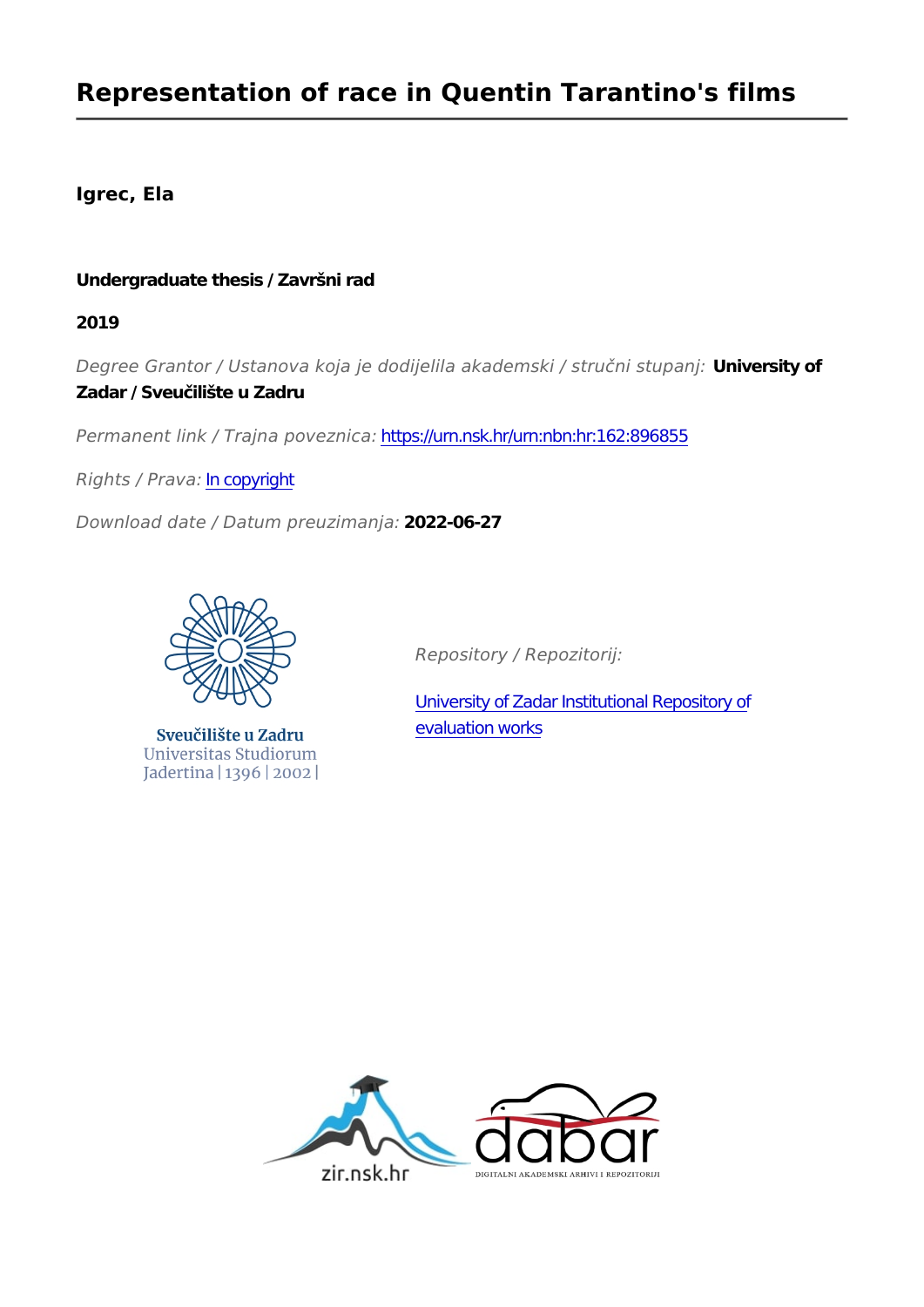# Sveučilište u Zadru

Odjel za anglistiku Preddiplomski sveučilišni studij Anglistike (dvopredmetni)



Zadar, 2019.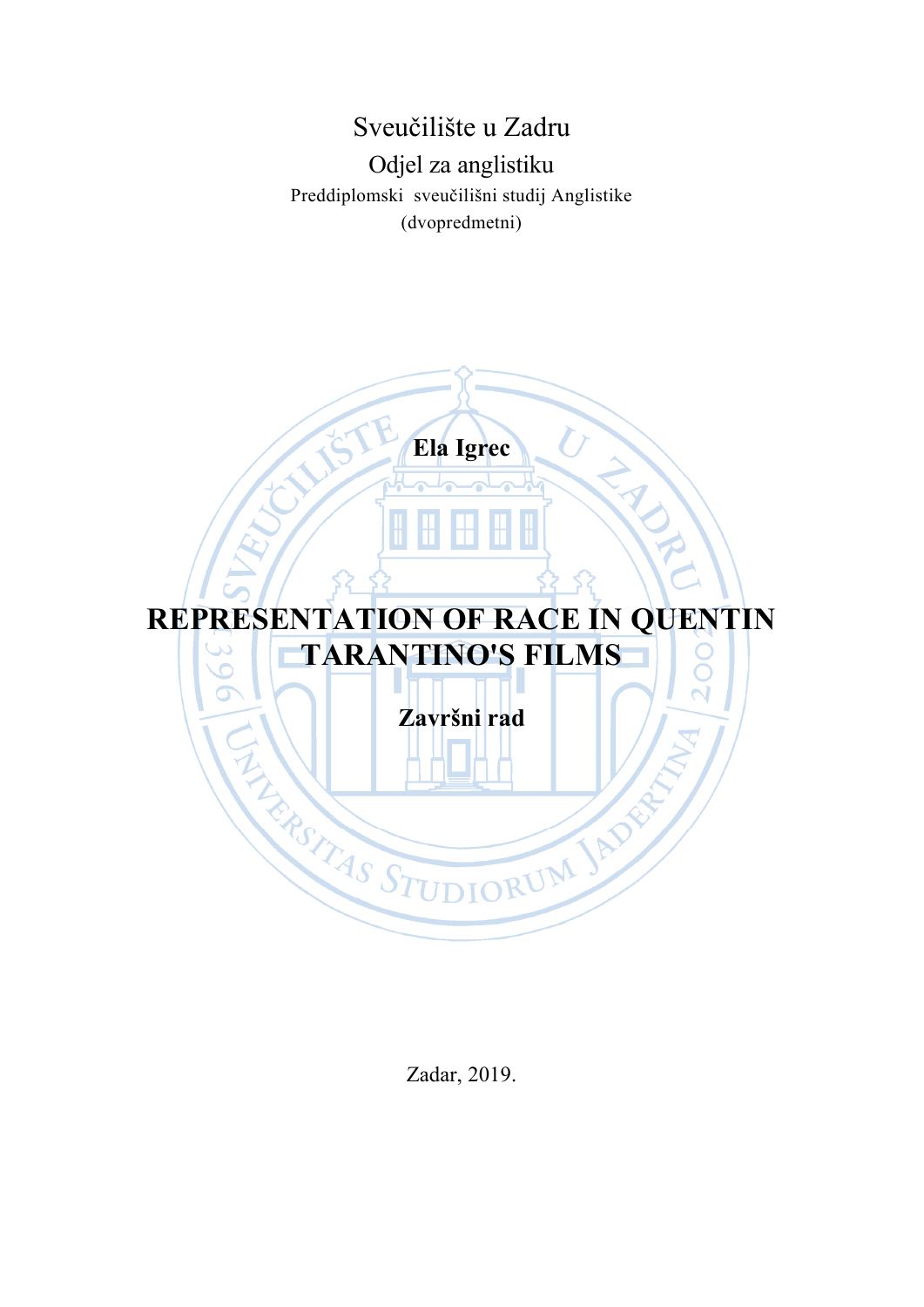# Sveučilište u Zadru Odjel za anglistiku Preddiplomski sveučilišni studij Anglistike (dvopredmetni)

## REPRESENTATION OF RACE IN QUENTIN TARANTINO'S FILMS

# Završni rad

Studentica: Ela Igrec

Mentor: Dr. sc. Zlatko Bukač

Zadar, 2019.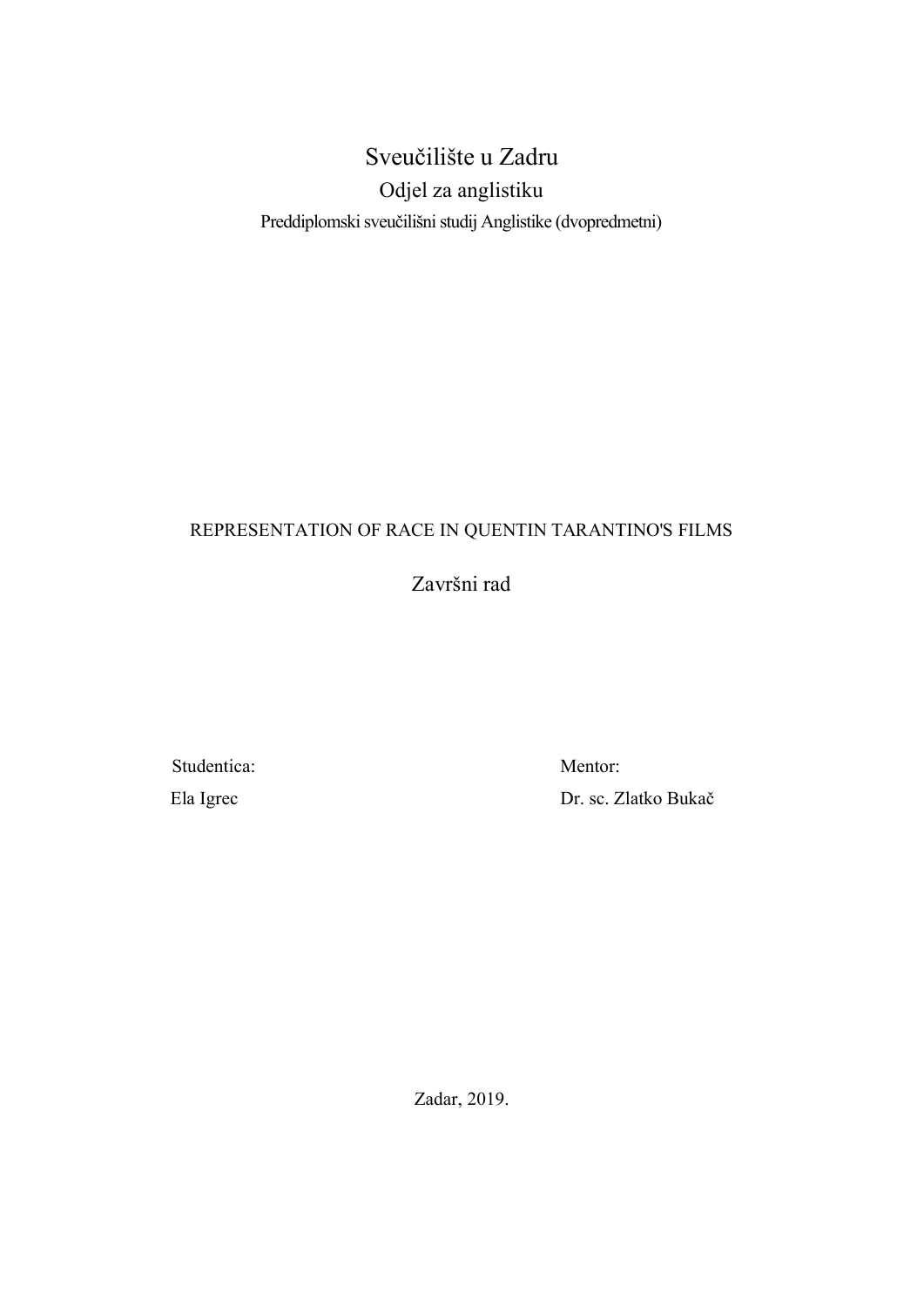

## **Izjava o akademskoj čestitosti**

Ja, **Ela Igrec,** ovime izjavljujem da je moj **završni** rad pod naslovom **Representation of race in Quentin Tarantino's films** rezultat mojega vlastitog rada, da se temelji na mojim istraživanjima te da se oslanja na izvore i radove navedene u bilješkama i popisu literature. Ni jedan dio mojega rada nije napisan na nedopušten način, odnosno nije prepisan iz necitiranih radova i ne krši bilo čija autorska prava.

Izjavljujem da ni jedan dio ovoga rada nije iskorišten u kojem drugom radu pri bilo kojoj drugoj visokoškolskoj, znanstvenoj, obrazovnoj ili inoj ustanovi.

Sadržaj mojega rada u potpunosti odgovara sadržaju obranjenoga i nakon obrane uređenoga rada.

Zadar, 18. rujna 2019.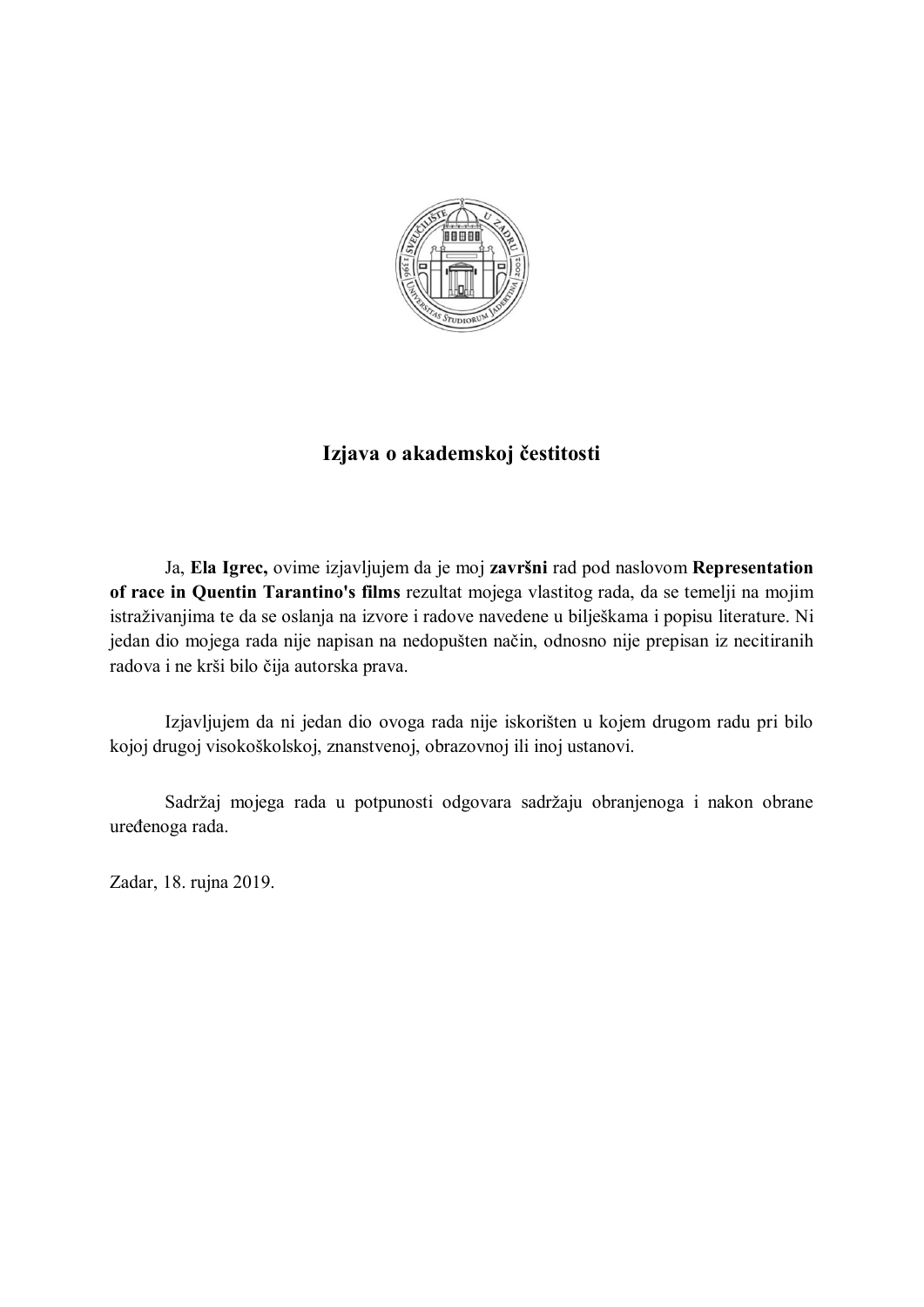## Table of contenets:

| 3.1. Representation of race through history in American popular culture11<br>6. The analysis of representation of race in Quentin Tarantino's films 30<br>8. Representation of race in Quentin Tarantino's films: Summary and key words37<br>9. Reprezentacija rase u Quentin Tarantinijovim filmovima: Sažetak i ključne riječi37 |  |
|------------------------------------------------------------------------------------------------------------------------------------------------------------------------------------------------------------------------------------------------------------------------------------------------------------------------------------|--|
|                                                                                                                                                                                                                                                                                                                                    |  |
|                                                                                                                                                                                                                                                                                                                                    |  |
|                                                                                                                                                                                                                                                                                                                                    |  |
|                                                                                                                                                                                                                                                                                                                                    |  |
|                                                                                                                                                                                                                                                                                                                                    |  |
|                                                                                                                                                                                                                                                                                                                                    |  |
|                                                                                                                                                                                                                                                                                                                                    |  |
|                                                                                                                                                                                                                                                                                                                                    |  |
|                                                                                                                                                                                                                                                                                                                                    |  |
|                                                                                                                                                                                                                                                                                                                                    |  |
|                                                                                                                                                                                                                                                                                                                                    |  |
|                                                                                                                                                                                                                                                                                                                                    |  |
|                                                                                                                                                                                                                                                                                                                                    |  |
|                                                                                                                                                                                                                                                                                                                                    |  |
|                                                                                                                                                                                                                                                                                                                                    |  |
|                                                                                                                                                                                                                                                                                                                                    |  |
|                                                                                                                                                                                                                                                                                                                                    |  |
|                                                                                                                                                                                                                                                                                                                                    |  |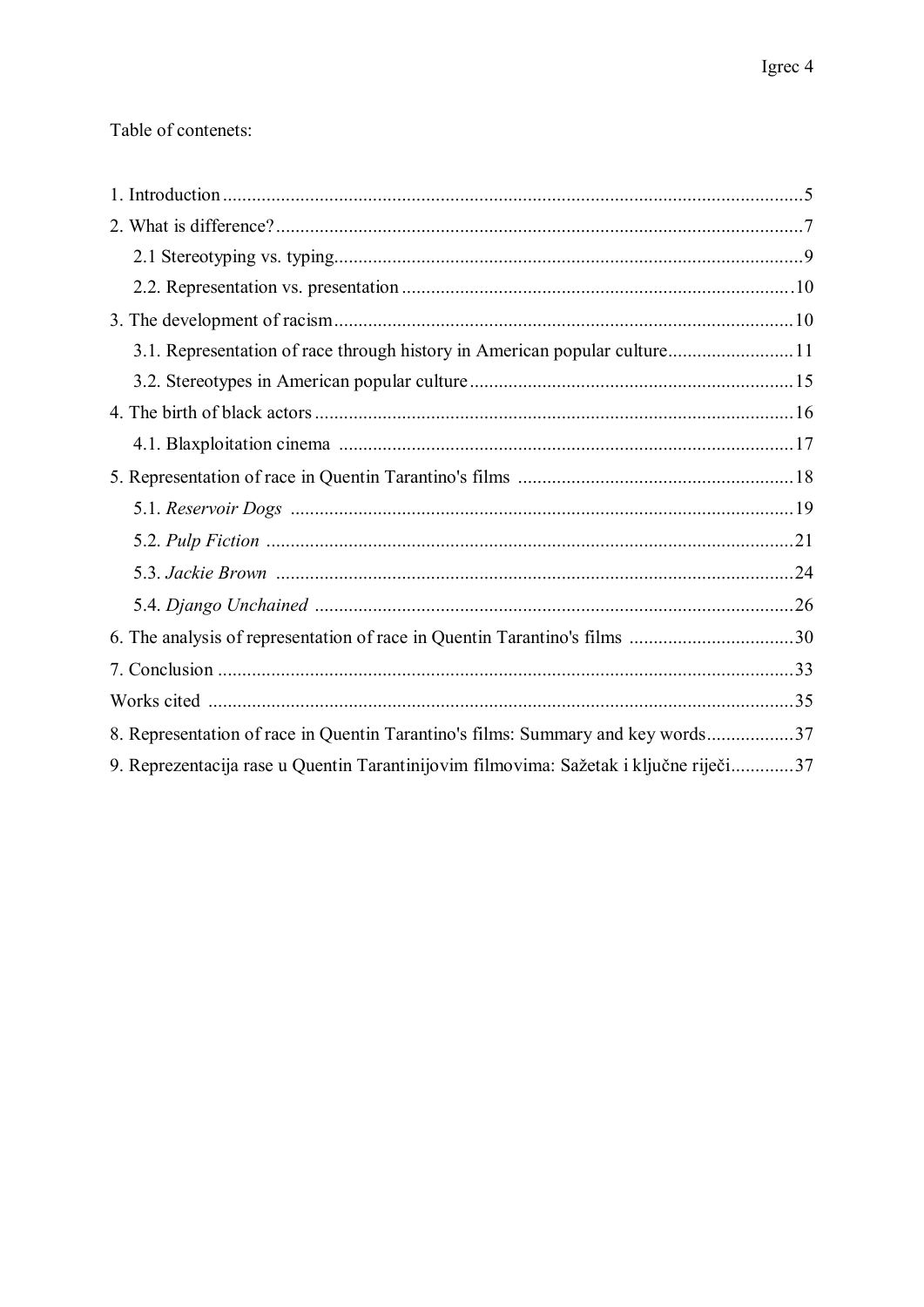#### 1. Introduction

People always had the tendency to represent their way of living, their culture and society. The first records of it are the cave paintings. As the world was developing, so were the representations of human lives, altering their appearance according to the current time period. With the time, people began to see the differences among them, either racial, religious or ethnic and started to display them as well. From such differences, certain stereotypes and prejudices appeared which labelled some individuals and groups in a negative sense. Such stereotypes have become massively displayed in American popular culture which resulted in the creation of oppressed groups in society which were consequently harassed, generalized and insulted. One can talk about gender, racial, ethnic, religious and many other stereotypical representations popularized by American popular culture in order to attract a larger audience. That kind of representation was particularly present in the past especially with the black people. In the beginning, they were shown as being happy that they have master to serve who will teach them how to behave and work because of the belief about their inborn laziness. Later, their depiction did change once they gained the right to perform the plays on the stage. Around 1970s, Blaxploitation genre appeared which was a way into the American popular culture for many black directors and actors.

One would think that stereotypical representations cannot be found – or at least not in such a great amount - in a contemporary popular culture of the  $21<sup>st</sup>$  century, but such thought is false. According to Hollywood Diversity Report 2018, only "1.4 out of 10 lead actors in the film are people of color" (14), and only "1.3 out of 10 film directors are people of color" (29). Regarding the gender stereotypes, there are less than 1 out of 10 female film directors and in 2016 female leads were on top, with the 31.2% out of 100% (Hollywood Diversity Report 2018).

Films that tackle with stereotypical representations often carry ambiguous meanings and therefore viewer has to look at both denotation, or the shown image, and at connotation, or the message that image carries. Audience often look only at denotation while seeing Quentin Tarantino's films and therefore have wrong conclusions, such as that he is a racist. Quentin Tarantino, as Samuel L. Jackson stated, cannot be a racist and is not. He produces such films with the goal of showing that there are still prejudices, stereotypes and misconducts towards the African American population in American society, as can be unfortunately seen by many unjust cases regarding the relation between police and blacks. His goal is to encourage people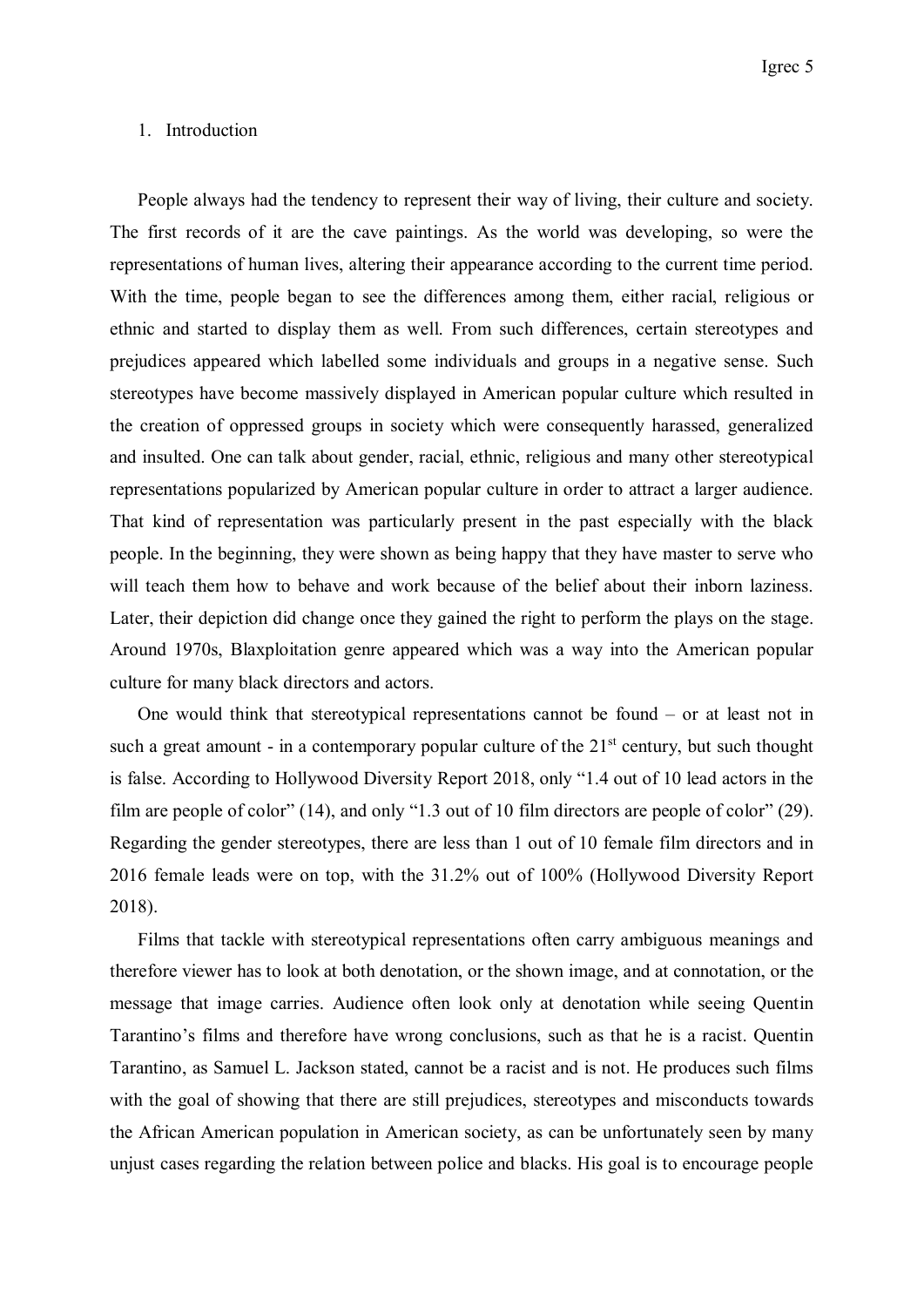to start talking about these issues on louder and stronger scale and therefore all of his films are savagely violent and exaggerated when it comes to blood and cruelty.

In many of his movies, Tarantino presents black person who in the end outsmarts white person, which was not a common belief regarding social situations in the past. In *Jackie Brown*, Tarantino showed his audience that there are capable black women in the world who are neglected in American popular culture because of the stereotype that black females are only capable of being perfect housewives. The film with the same message is *Escape Room* from 2019 which displays Zoey Davis (Taylor Russell), a black student girl trapped with other five people in the escape room. She, along with Ben Miller (Logan Miller) successes in escaping from the escape room. But, Zoey did not escape only by founding the way out. She made an intelligent trap for the people in charge, outsmarted them and ran away proving that you can be both black and a woman to outwit white people. There are many films with the message of black superiority, as for instance *Blade* (2004) in which Wesley Snipes plays the role of the hero as does Halle Berry in the film *Catwoman* from 2004. The film that depicts the hardship of slavery, along with the Tarantino's *Django Unchained*, is *12 Years a Slave*, produced by Brad Pitt in 2013. It is a story of an African American man born in the New York who was kidnapped in 1841, sold into the slavery and worked for twelve years on the plantation before he became free. *Dear White People* is another instance of displaying the notion that racism in the American society did not die, but is still very much alive. Before it became a TV show that was released in 2017, it was a film directed by Justin Simien released in 2014. Its main theme is showing the life of black college students and their everyday struggle on account of their skin color. Message which this film carries is the same as Tarantino's films: the racial stereotypes are present in contemporary American society which affect many people, no matter of age. Along with Tarantino, Spike Lee is a director who refers to race, racism and racial issues throughout his films. His most famous films related to this theme are *Do The Right Thing* (1989), *Malcom X* (1991) and his documentary film *4 Little Girls* (1997) in which four African American girls were killed in the bombing attack in 1963.

What makes Tarantino a fascinating director is the message that he conveys throughout delicate themes. He seeks to penetrate to the audience so as they realize that such racist matters are still present among the society. His films are full of insulting words, violence against blacks as well as the display of their oppression. One would perhaps think that is better not to tackle with such topics but Tarantino does it with each and every film proving his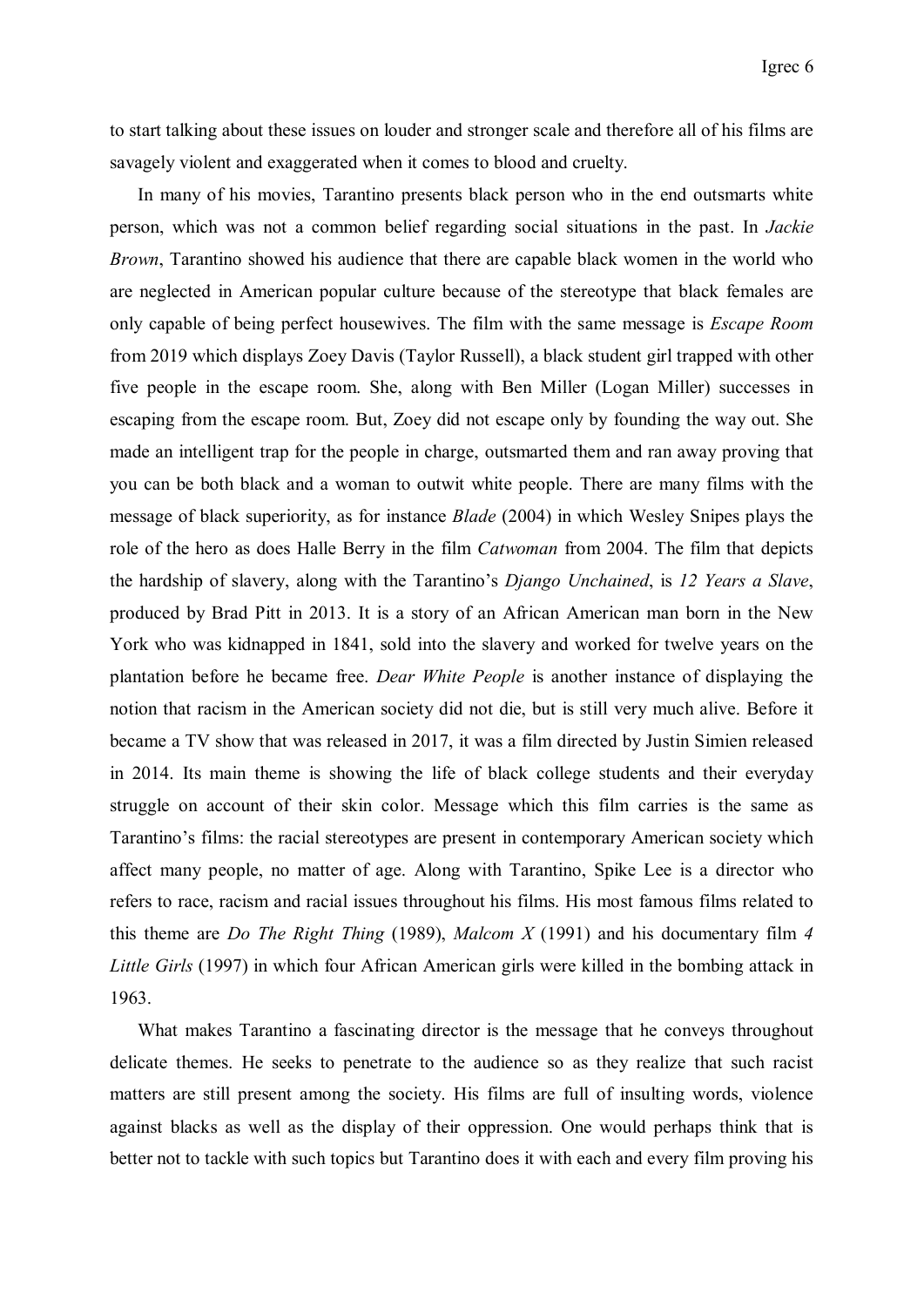greatness as director. Every insulting word and every stereotype in his films conveys a certain message about American society and the world that we live in. Quentin Tarantino is one of the few directors who ventured out producing films which have something to say about the society and make people finally start talking about it.

This paper is analyzing Quentin Tarantino's films according to racial stereotypes that he displays. It is divided into two sections: first one deals with the evolution of forming differences among people and their representation throughout the history regarding racism. The second part is analysis of four of his films: *Reservoir Dogs, Pulp Fiction, Jackie Brown* and *Django Unchained.* In the end, overview to this analysis is given including the perspective from other authors as well. The main aim of this paper will be to investigate the representation of race in Quentin Tarantino's films and to try to determine the reasons behind such representation. This is firstly made by covering the theory of racism and then with the analysis of his films. There are also many instances and comparisons with American popular culture.

#### 2. What is difference?

Differences among people and cultures have been present since the establishment of the human civilization. Such differences usually occur through stereotyping which determines how they are going to be represented in popular culture. One can talk about ethnic, racial, gender, sexuality, class and disability differences which have developed throughout the past and were, and some of them still are, represented in specific ways in popular culture. Stuart Hall in his book *Representation: Cultural Representations and Signifying Practices* deals with the question whether 'have the repertoires of representation around "difference" and "otherness" changed or do earlier traces remain intact in contemporary society?" (225).

To provide an answer to this question, Hall describes four theoretical accounts from different academic fields. The first account that Hall discusses is one from linguistics. He emphases that "difference matters because it is essential to meaning; without it, meaning could not exists" (234). Saussure, a famous linguist gave an example of white/black distinction, saying that "we know what black means, not because there is some essence of "blackness", but because we can contrast it with its opposite – white" (Hall 234). But Hall argues that this approach does not function very well since such binary oppositions are almost never neutral – there will usually be one pole that is more dominant over the other. Second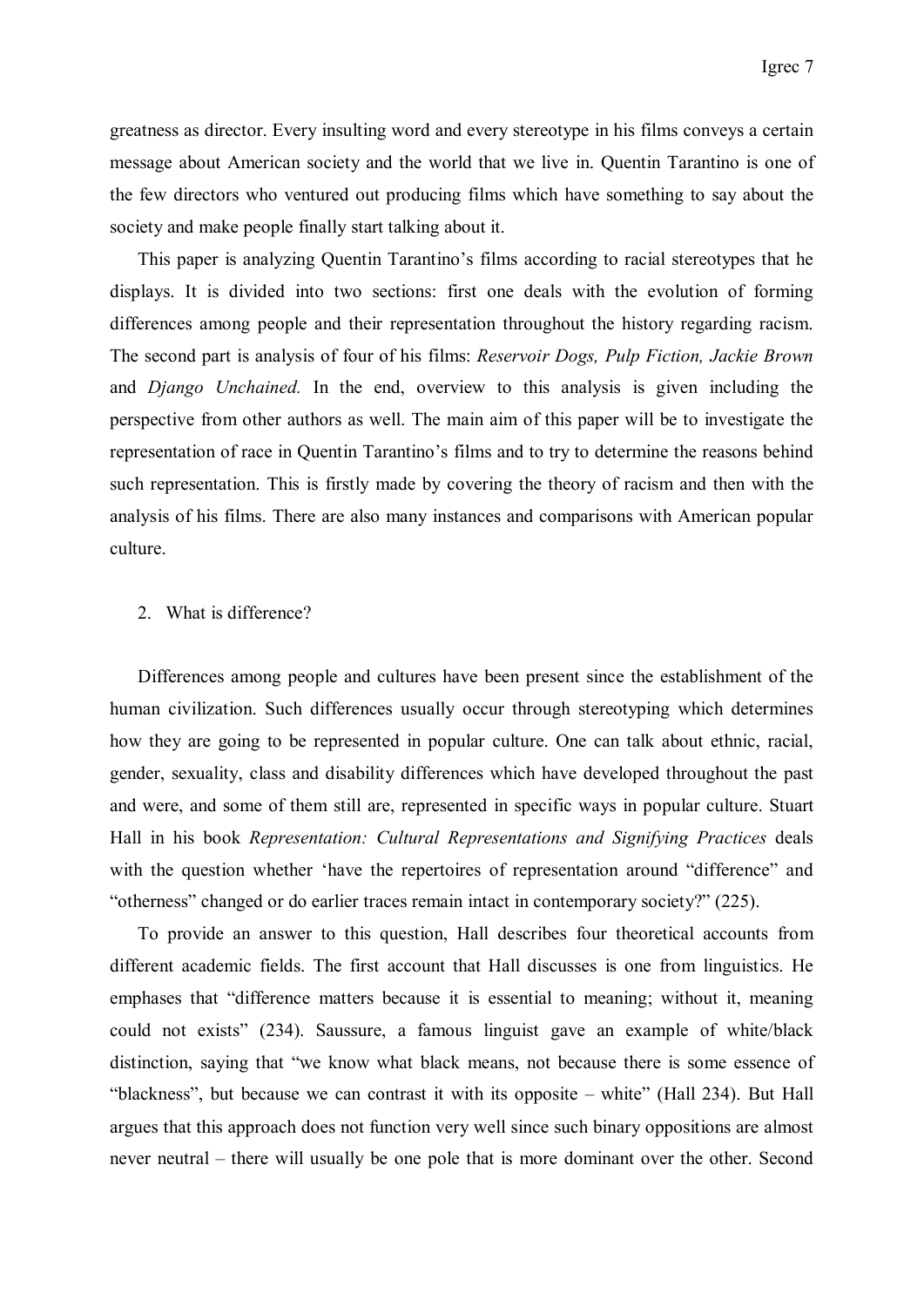account with which Hall deals is also concerned with theories of language, but uses a different approach. The main point in this account is "that we need "difference" because we can only construct meaning through a dialogue with the "Other" (235). This means that even though meaning is created through dialogue, it can be modified by interaction between persons who employ conversation. Hall states the negative side of this theory - meaning can never be fixed or entirely controlled by just one group. Anthropological point of view served as the third account stating that "culture depends on giving things meaning by assigning them to different positions within a classificatory system" (236). Hall uses Strauss' example from the field of semantics to further explain this theory. Strauss argued that one can divide food into several categories, such as "raw" and "cooked"; "fruits" or "vegetables"; "starters" and "desert", emphasising that difference is of great importance while grouping things. But Hall gives an insight into negative side of this theory – "when things turn up in the wrong category" (236). For instance, mulattoes are people of mixed-race, so they are neither "black" nor "white", and that can have different indications if classified in "the wrong category". The last account that Hall mentions is psychoanalytical. The main "argument here is that the "Other" is fundamental to the constitution of the self, to us as subjects, and to sexual identity" (237). Hall uses Freudian theory of the Oedipus complex, saying that in the young age, one cannot fix his/her sexual relations, but only after one can realize that mother differs from the boys and father from the girls, that is that mother employs feminine role, and father masculine role. This means that unconscious relationship with "Other" is important in creating subjectivity. However, Hall argues that there is no stable identity then since one is in constant relation with the "Other" and even though it fills quite fulfilling, one will always be in need for something more which appears outside of him/her (Hall 237).

It is visible from this four theoretical accounts that "difference" is present in many academic approaches. The notion of "difference" is equivocal as it can have positive and negative meanings important when discussing representation of race since it creates meaning and is very often intimidating to the "Other". Second approach is significant in representing race because it states that "difference" varies from various groups that may interpret "difference" in a dissimilar way and therefore create significant and perhaps unjust differences. But the anthropological view is of greater importance since it indicates that "difference" plays an important role in grouping things. It projects the fact that differences among races were created on this basis – whites were "grouped" as cultural people, whereas blacks as savages connected with the Nature. The result was that white and black people were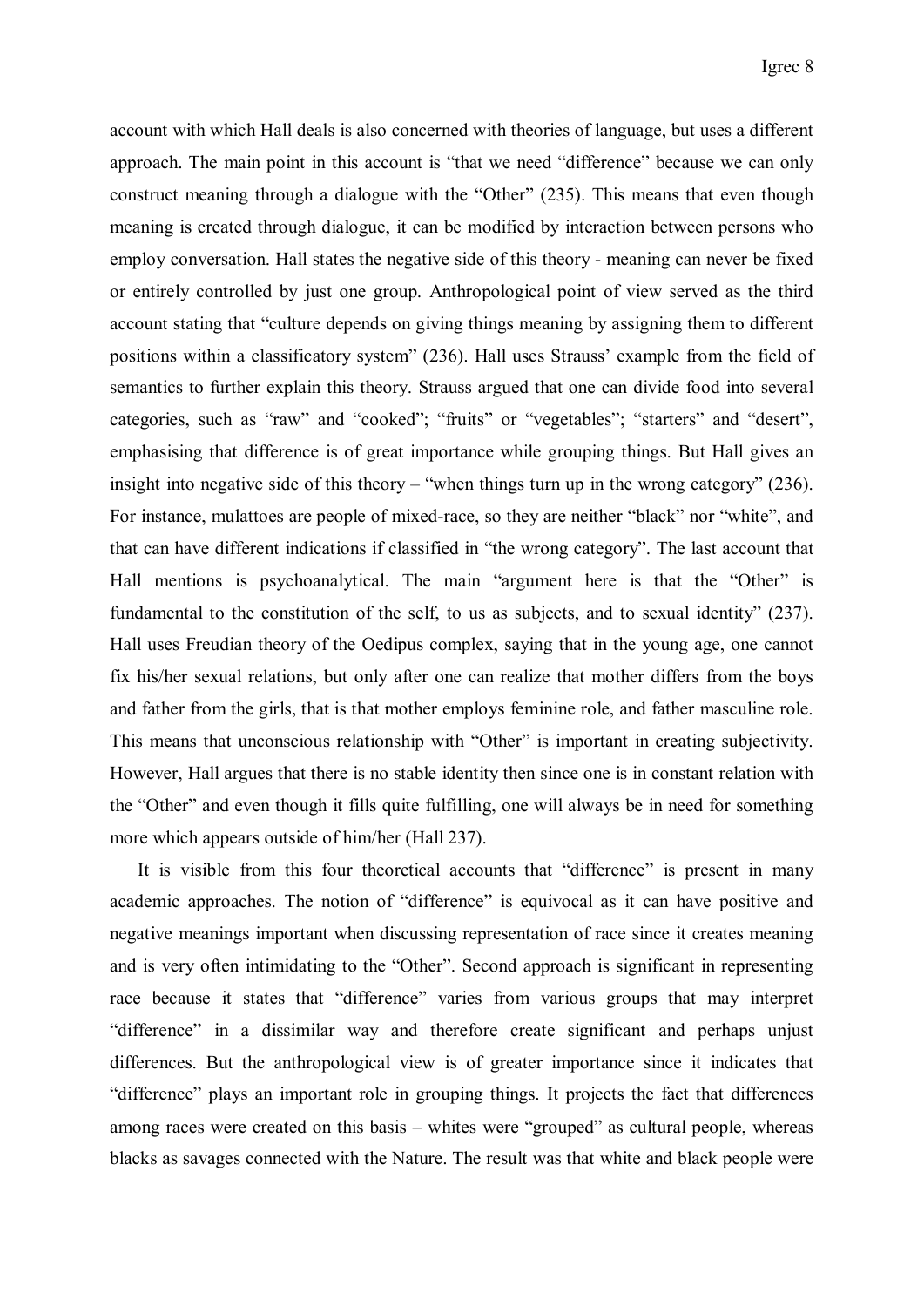treated accordingly to the group they were located. Such theories provide the inevitable conclusion that differences among races exist because of which divergent races – "the Others" - are treated in a particular way which can be threating to them. This theoretical accounts provide the basis of creation of differences on any levels of cultural analysis – linguistic, social and especially cultural which is significant in the representation of race.

#### 2.1. Stereotyping vs. typing

Because of such differences, stereotyping occurred which, according to Hall, "reduces people to a few, simple, essential characteristics, which are represented as fixed by Nature" (257). Richard Dyer, an English academic argues that stereotyping can be seen through "the ordering processes". Analysis of stereotypes in this way indicates that stereotypes are a particular form of the complex data that people receive from the world and therefore they are seen as a form of "ordering" such data among the other wider processes with which people identify themselves in a particular society (Dyer 4). The more laic definition of stereotyping was given by Dr. Katherine Puddifoot, a professor at Durham University. She states that stereotypes are either "accurate or inaccurate associations between individuals and attributes … made due to the perceived social group membership of the individuals" (139). For instance, association between black people and criminality is regarded as stereotype because it associates black people with criminality more greatly than the members of other social group. Such stereotypical practice is of great importance when discussing representation of racial difference where Richard Dyer dealt with this topic in a quite detailed way. Dyer emphasises the difference between typing and stereotyping stating that we use typing as a tool for referring to certain things and then classify them into categories where they best fit in relation to our culture. So, typing is used to give meaning to things. Stereotypes, on the other hand, are used to make certain characteristics of person or thing "vivid, memorable, easily grasped and widely recognized" (Dyer 28). This means that stereotyping reduces everything there is about person's characteristics and fixes the necessary parts of what makes that person distinctive. Dyer also argues that one feature of stereotyping is "splitting", that is it separates what is thought to be "normal and acceptable" from what is thought to be just the opposite. This means that social types are used to refer to those who live according to the rules established in a society from the people whose rules are created to exclude them from one. Because of that, stereotypes are more severe when compared to social types. Therefore, stereotyping is used to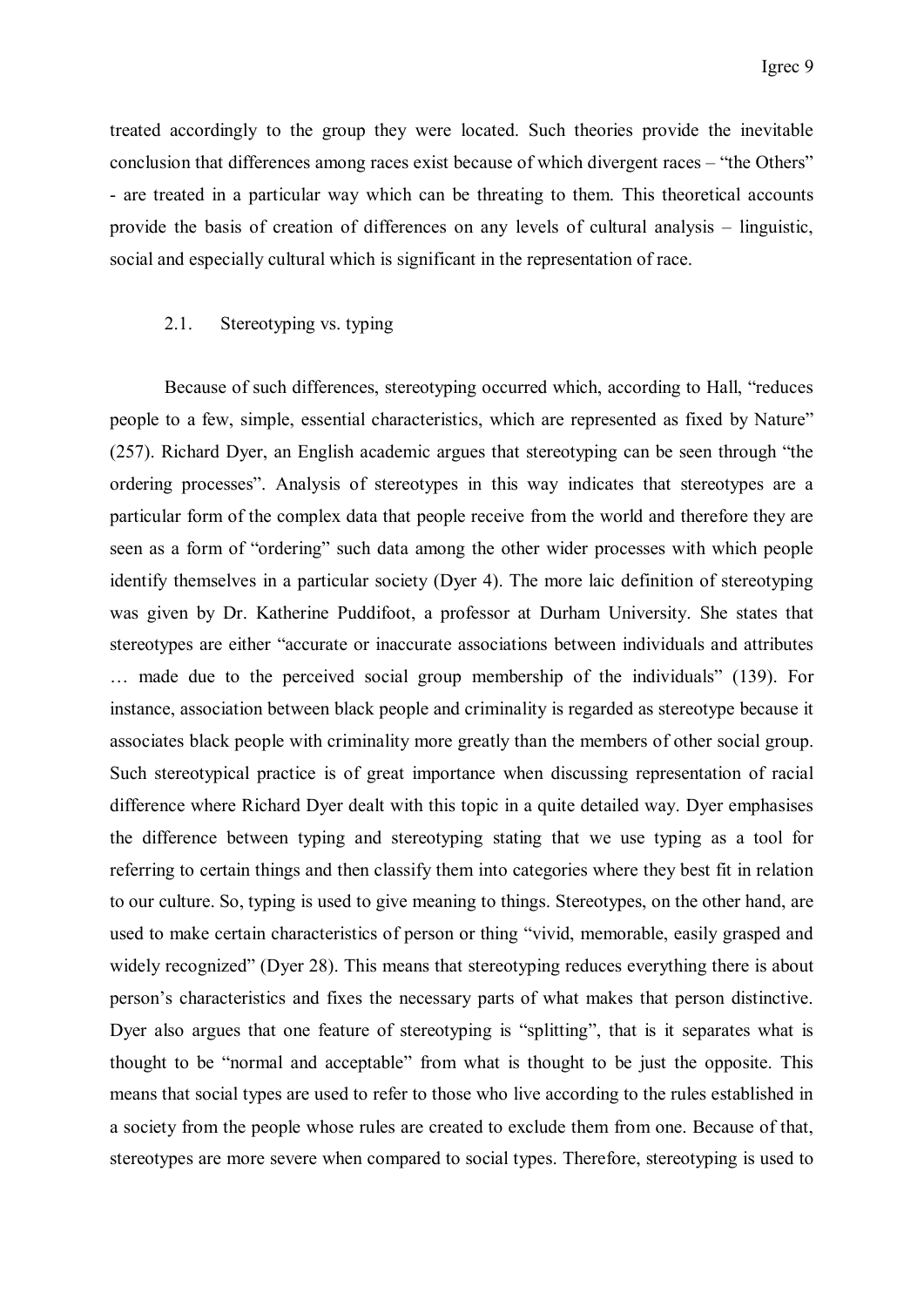differentiate "Us" from "the Other". Julia Kristeva, influential 20<sup>th</sup> century feminist, called such expelled groups – "the Others" – "abjected", which means "thrown out". Dyer also sees stereotyping as a tool of great power since it categorizes people conforming to a norm and forms the notion of "the Other" which refers to people that do not belong in a norm (Dyer).

#### 2.2. Representation vs. presentation

According to Burney, representation is "the means by which society re-presents itself" (61). It means that representation is a way in which we define our culture and society, but also our identity. Different scientific fields present our culture in various ways, as through art, music, literature, politics… with the aim of strengthening our identity and the feeling of the self. Representation can also be seen as a tool of producing ideology (Burney 61) which can led to certain stereotypical representations. For instance, Eastern world is represented as submissive and savaged and therefore they are "the Other" while Europeans are represented as civilized nation and therefore referred to as "us". Such representation led to a development of the concept of Orientalism. Both presentation and representation show certain ideas held by a person accompanied by image and/or text. The difference is that presentation can be seen as an original idea, while representation is the one that "takes" that idea, accompany it with image or text so as to improve that idea. For example, slavery can be seen as presentation and film with such theme, as *Django Unchained* or *12 Years a Slave*, is representation of the slavery. Throughout his film opus, Tarantino took the idea of the unjust life of black people and represented it in his own way. He accompanied that idea with the combination of old and modern, decadency and indecency followed by brutality and bloodiness so as to represent their life and everyday struggle. It can be concluded that representation sometimes can be a very useful tool for representing certain matters which have to be discussed, but more frequently American popular culture uses representation as a tool for generalizing and displaying negative matters, as stereotypes and prejudices.

#### 3. The development of racism

All such differences led to a construction of specific stereotypes about race in the past. When talking about representation of race in American popular culture, western part of the world plays a major role in it, giving it its beginning in the sixteenth century. At that time,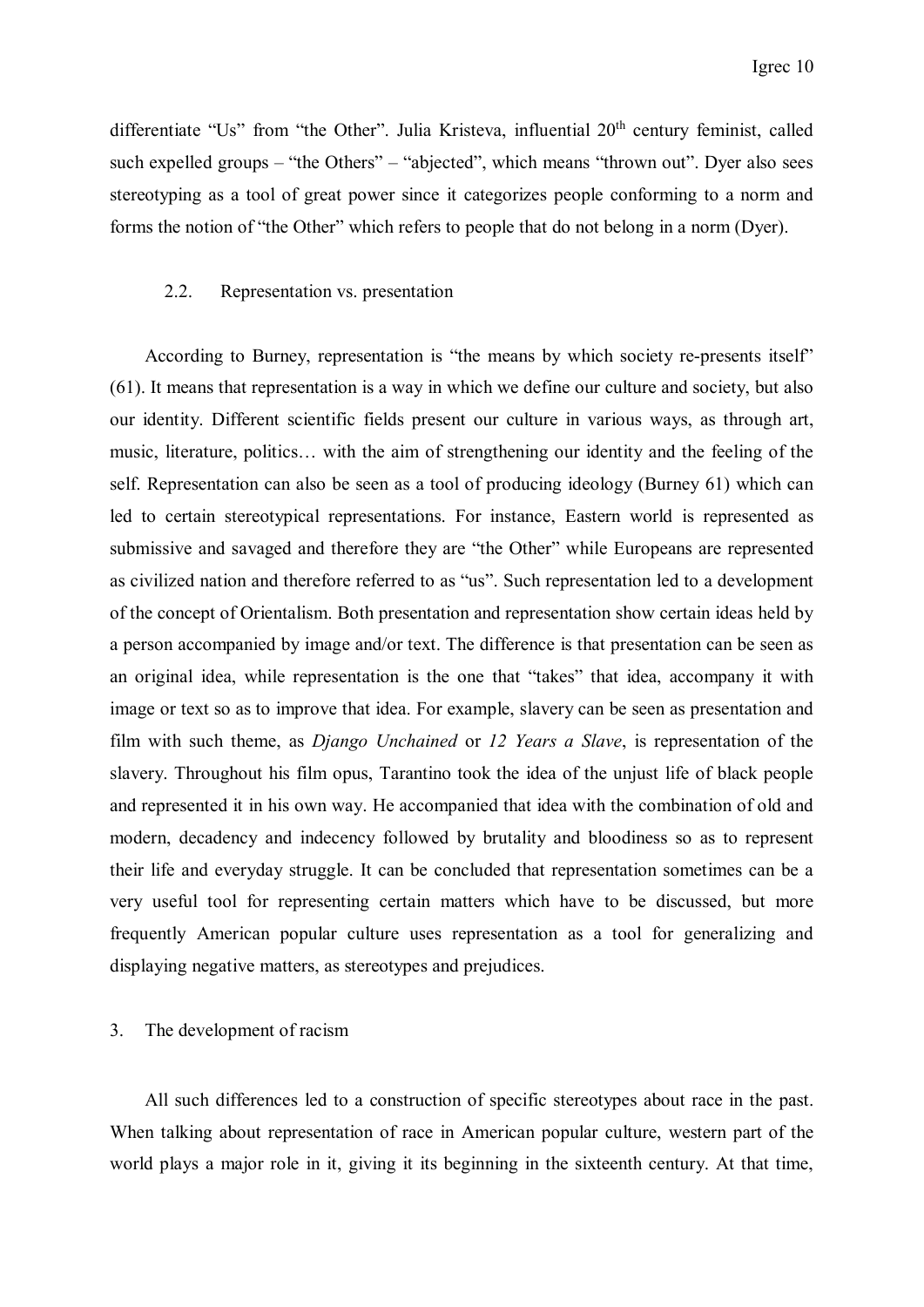Europe started to trade goods with West Africa which resulted in a slavery that continued for three centuries. Number of prejudices considering black people appeared which can be described in terms of binary oppositions. They were represented "through sharply opposed, polarized, binary extremes – good/bad, civilized/primitive, ugly/excessively attractive" (Hall 229), that is, the connotation of white people was "civilization", whereas of black people "savagery". So, whites were strongly associated with "Culture" and blacks with "Nature", meaning that black people are savages, barbarians, unintelligent, irrational... and white people are just the opposite. This is the reason why whites evolved their "Culture", so as to conquer "Nature". But for blacks, these two terms were mutually interchangeable. Green analysed this notion using anthropological and ethnological view saying that the position of black people, and this being them inferior to the whites, was in a way fixed which led to a particular sociocultural differences that are determined by hereditary features. This means that differences between races were made through individual human body that makes those differences visible for everyone (31). Much of racial beliefs were built and spread basing on this thesis since it gives scientific evidence for producing the concept of the "other".

During the times of slavery, representations of racial "difference" mainly gathered around two topics. First one was inferior status of black people and their "inborn laziness" that makes them suitable for nothing else but for servitude, but at the same time they resisted to the ways in which they had to do their jobs because of their "stubbornness". Second issue was black's "inborn primitivism" which prevented them not only from being members of cultural society and but also from the thought that they could never be cultural themselves because of their genetics. The fear of miscegenation was present due to all this reasons forming binary opposition between purity and, as Hall defined it "pollution" that results from "intermarriage, racial hybridity and interbreeding" (243). This just made whites' claims about slavery even stronger since the abolition of it would cause such "issues".

#### 3.1. Representation of race through history in American popular culture

One of the covers of the *Sunday Times* magazine depicts black Canadian sprinter, Ben Johnson winning the race of the men's 100 metres final at Olympic Games in 1988 and leaving behind other black athletes. The name of the image is "Heroes and Villains". There are several possibilities of "reading" this image. One would perhaps be that black people were considered to be losers or victims during the history, but now they are winning the race in the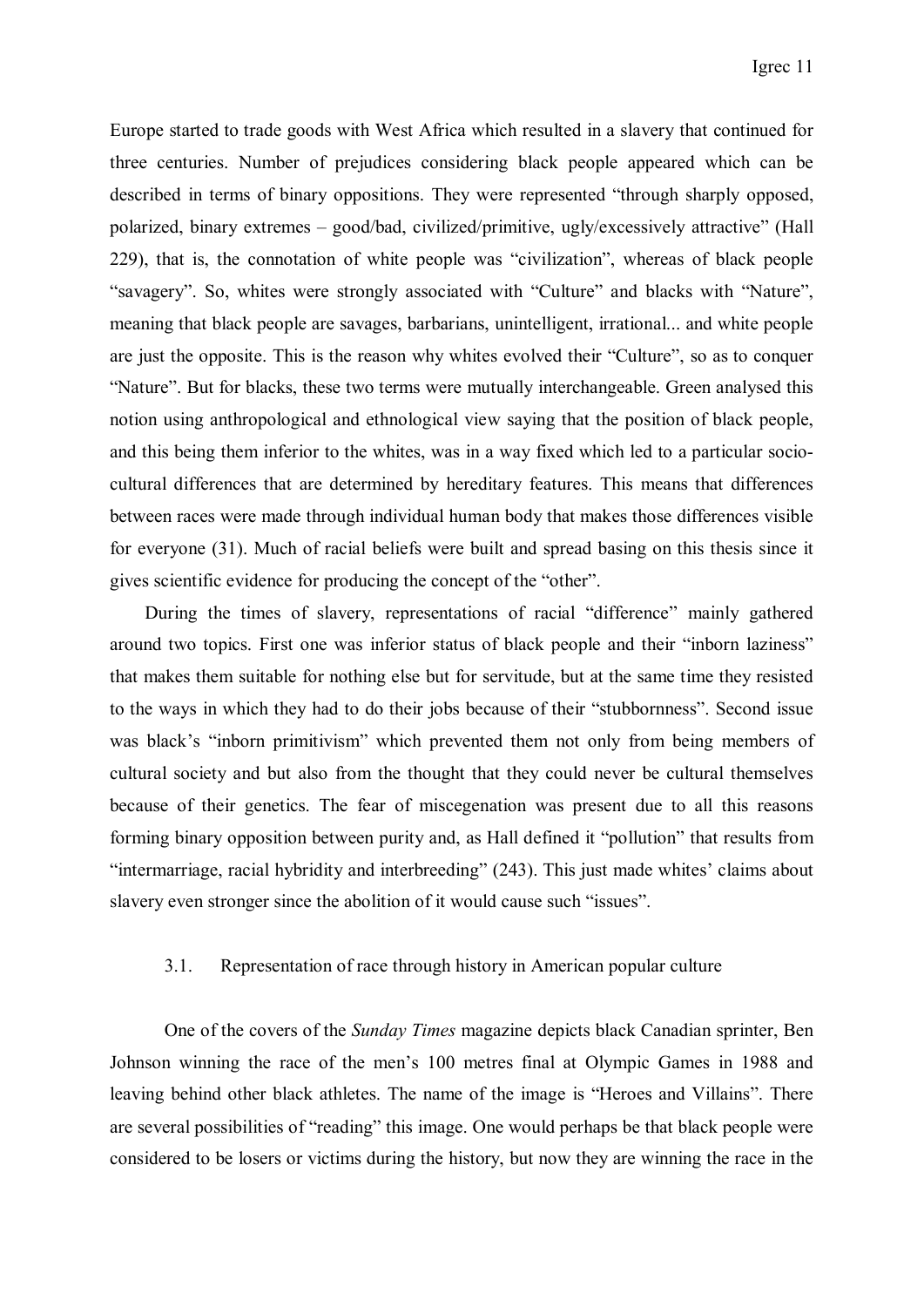Olympics which makes them Heroes. Or, since this specific magazine was about drug-taking in sports and Ben Johnson was expelled from the competition because of such issue, the image may be read as him being both the Hero and the Villain. It can be concluded from this example that meanings are ambiguous, so Barthes uses two terms to differentiate image from its meaning – denotation, or the shown image, and connotation, or meaning or "message" which particular image carries. Denoted and connoted meanings are part of linguistic message of the image known for its twofold nature (Barthes 156). Denotation and connotation are of great significance when analysing representation of race since, as it can be seen from the example, meaning is not fixed and it can have several different interpretations.

Nineteenth century was the time of exploration and colonization of Africa which resulted with many popular representations of black people. Travellers and explorers recorded their findings in various forms, such as drawings, maps, diaries... and from that advertising developed, specifically one about Africans. McClintock states that through the racializing of advertisements,

the Victorian middle-class home became a space for the display of imperial spectacle and the reinvention of race, while the colonies – in particular Africa – became a theatre for exhibiting the Victorian cult of domesticity and the reinvention of gender (34).

At that time, homes were filled with various types of advertising which often brought people closer with the real world. Henry Stanley is of a significant importance when discussing about this topic since he thought that expansion of commodities would make civilization unavoidable in Africa. Because of that culture and many parts of Africa were presented on matchboxes, pencil boxes, board games... McClintock argues that no previous forms of "organised racism had ever before been able to reach so large and so differentiated a mass of populace" (209). Example of such advertisement is Pears' Soap which is presented as being able to wash black skin, that is it has the power of cleaning the "unwashed poor" – black people – but also keeping the imperial body completely clean.

Representation of life in times of slavery was depicted in many ways, as for example idealized and sentimentalized, as is Uncle Tom – obedient Christian black slave. Another form of representation is quite ambiguous since it includes black people who were accepted, but not favoured. These are so called "happy natives", such as banjo-players or minstrels, and "tricksters" who were favoured for their ability to avoid hard work. In general, representation of black people was reduced to their core – black man was nothing else but a slave; Uncle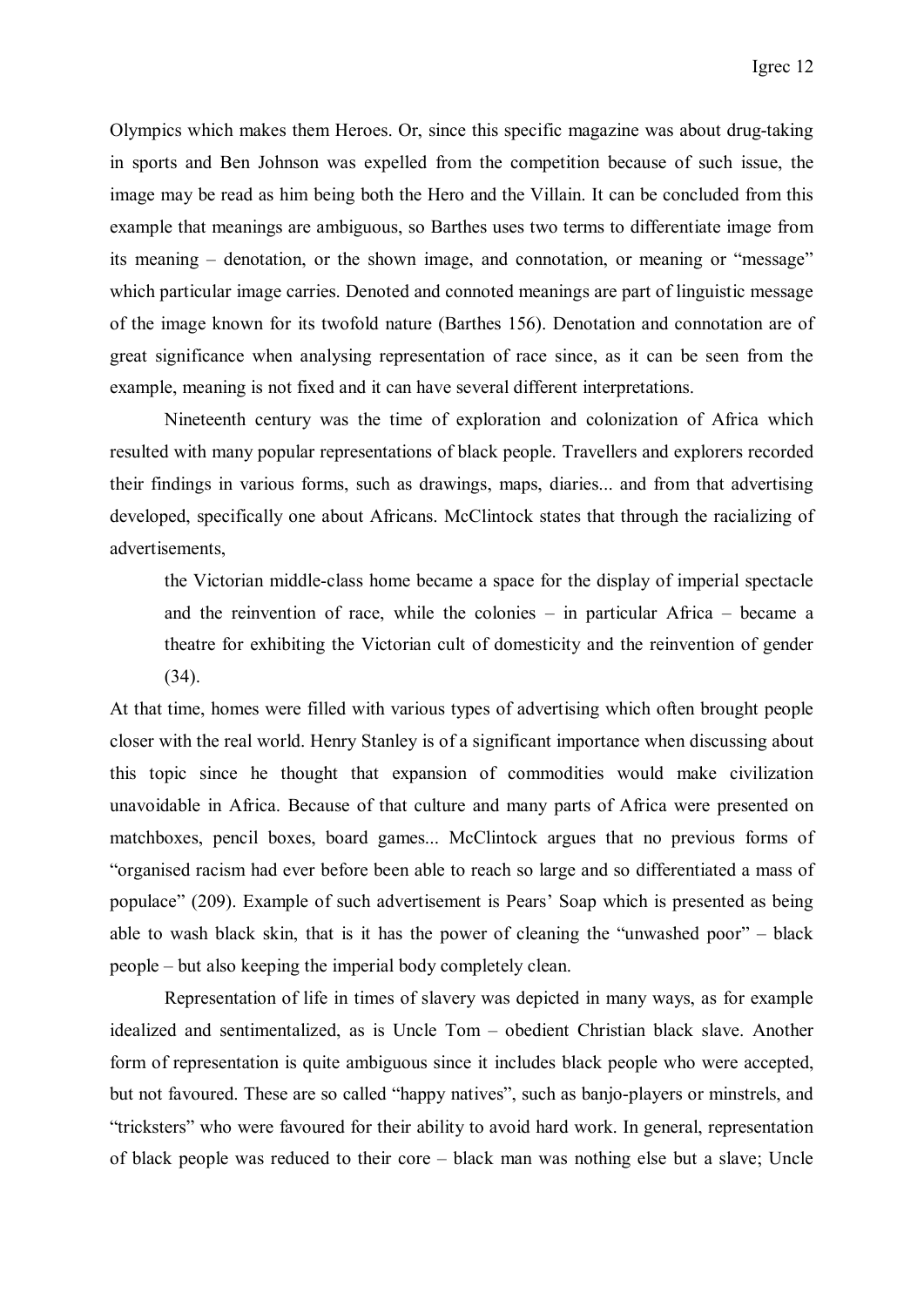Tom did not have other qualities except for his Christianity. Due to all this stereotypes, many signifiers of black people's physical difference were developed, such as thick lips, fuzzy hair... One of the most famous examples of blacks' signifiers is the Golliwog, doll with which children play (Hall 1997). Such representations of black people are important since they can be seen even nowadays, in the  $21<sup>st</sup>$  century. There are many films that represent the notion that blacks are still submissive to whites and that their only purpose is to serve and guide white people. One such instance can be seen in the film *The Devil Wears Prada* where Lily (Tracie Thoms) is a friend of Andrea Sachs (Anne Hathaway) who helps Andrea to find her way back into reality. Without Lily, Andrea would still be lost in a material world. *The Help* is a film from 2011 which depicts the theme of black domestics. Aibileen Clark (Viola Davis) and Minny Jackson (Octavia Spencer) are servants to Eugenia Phelan (Emma Stone) who help her to achieve the glory by telling her how was the life in the times of slavery since Eugenia was writing the book about this topic. The message that this film conveys is that it is impossible for blacks to prosper since the lives of two maids were still static, but the life of Eugenia changed as her book was a huge success.

Anti-slavery movement is of great significance since it marked a beginning of a new period in which prejudices and stereotypes about black people changed from the way they were represented in the history during the slavery. This was quite visible in the times after the Civil war, when such opinions about blacks gradually disappeared because of new social exploitations. Donald Bogle, an American film historian, identified in his book *Toms, Coons, Mulattoes, Mammies and Bucks: An Interpretative History of Blacks in Films* five main stereotypical film characters that, according to him, made the turning point. First one are Toms who are the Good Negroes, always "chased, harassed, hounded, flogged, enslaved and insulted" (Bogle 6) and very submissive to their white masters against whom they never rebel because of their heartiness. Second film roles are Coons who are masters at telling humours stories, "unreliable, crazy, lazy, subhuman creatures, good for nothing more than eating watermelons ... or butchering the English language" (Bogle 7-8). Bogle mentions The Tragic Mulatto as a woman of both races who is, because of her "white part", accepted in society and even attractive to white men, but has a tragic end because of her "black part". Then there are Mammies, "prototypical house-servants, usually big, fat, bossy and cantankerous" (Bogle 9) whose husbands are "good-for-nothing" (9). In the end, Bogle describes the Bad Bucks who are "over-sexed and savage, violent and frenzied as they lust for white flesh" (10). These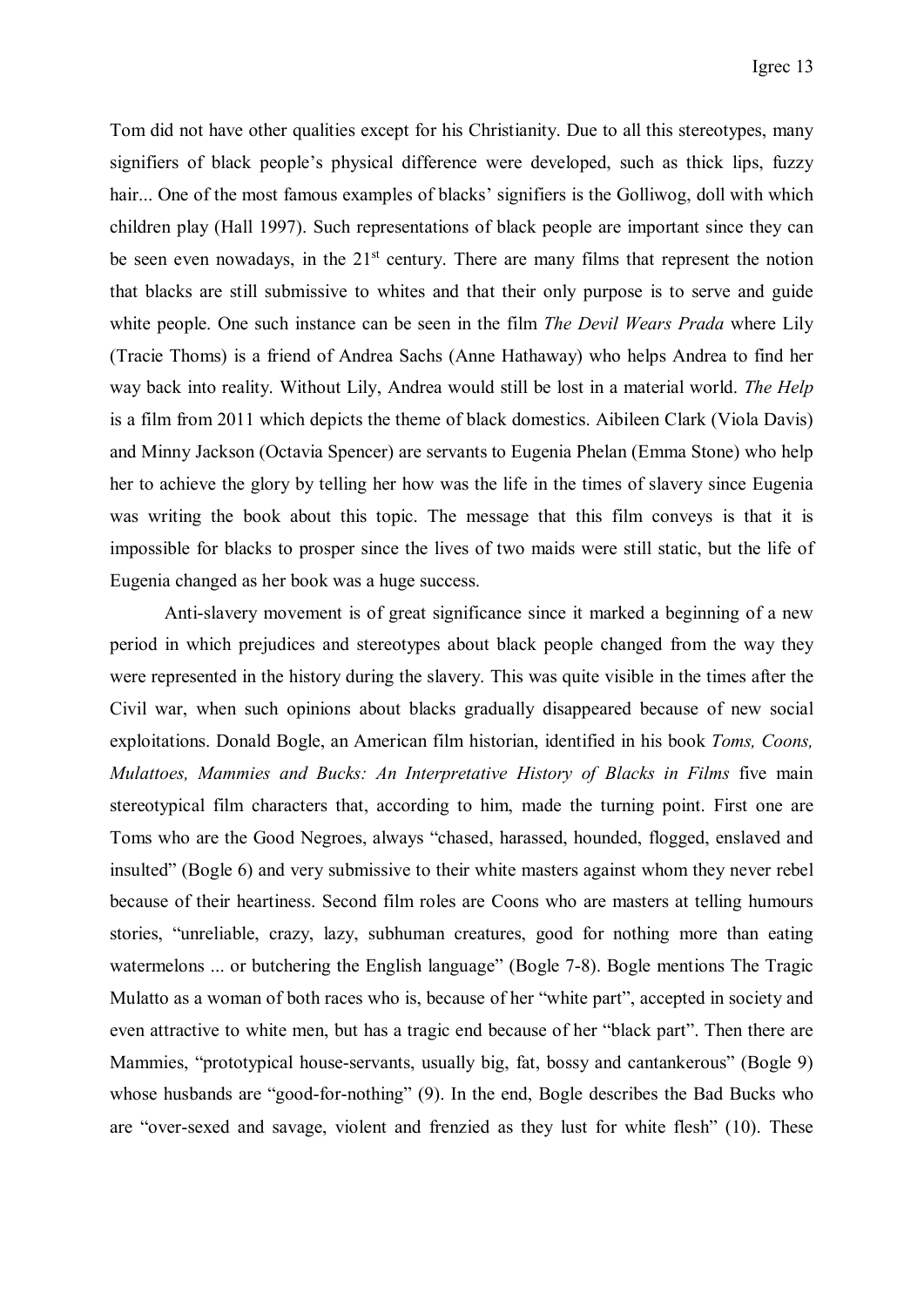characters did not appear only in the past, but are present as well in many contemporary images describing black adolescents.

According to Boskin, the most enduring comic image in American popular culture is Sambo, who is even described by some critics, as Walter Lippmann, as being the "perfect stereotype" (4). Sambo's character has been changed throughout the years, but he remained in his core what he originally had been – a perfect comic performer. He can be seen as an American version of a Jester and a Fool whom people loved to watch because of their wits and tricks, but if compared to them, Sambo was underrated. On the stage, he was mantled with plantation clothes, rarely chosen because of his competences, mostly performed themes related to irrelevant events and matched with foolishness, while Jester with sagacity. He was represented as a very lazy person and therefore subordinate to his slavery master for guidance which also served as a justification of slavery at the time. His representation spread across the country and was imbedded in many forms of popular culture, such as songs, literature, games for children… Everybody adopted the image of Sambo – a black grinning man – that Boskin even concluded that transmission of such stereotype from parents to a child becomes a "biological fact" (12). Jim Crow is another stereotypical representation of African Americans in American popular culture that developed in the early  $19<sup>th</sup>$  century. It was performed by Thomas D. Rice in blackface and represented the views that whites had at the time about African Americans. Jim Crow is dressed in rags, worn hat and riven shoes. He soon became stereotype for blacks in a way that they are lazy, not human, unintelligent and therefore not worthy of integration. From this depiction of African Americans Jim Crow laws evolved that applied racial segregation in America (Engle 17). Goings in his book *Mammy and uncle Mose: Black collectibles and American stereotyping* describes Aunt Jemima, stereotypical representation evolved from the Mammy. The difference is that Aunt Jemima is a perfect housewife, but limited only to cooking. Such stereotype represents the view that black wives are only capable of being house-servants with the main task of cooking. This stereotype developed so much that Aunt Jemima collectibles were produced, such as spatulas, teapots, mixing bowls, grocery list holders, salt and pepper shakers (Goings 28)… Another female stereotype is Jezebelle, beautiful and thin Mulatto girl. From this representation, debate can be made since stereotypes such as Mammies or Aunt Jemima were shown as being unattractive since only white females could have such proud features at the time. So Jezebelle can be seen as a justification for the raping of a black woman by a while white male since such representations – black woman wearing short dresses and being pretty – point to the fact that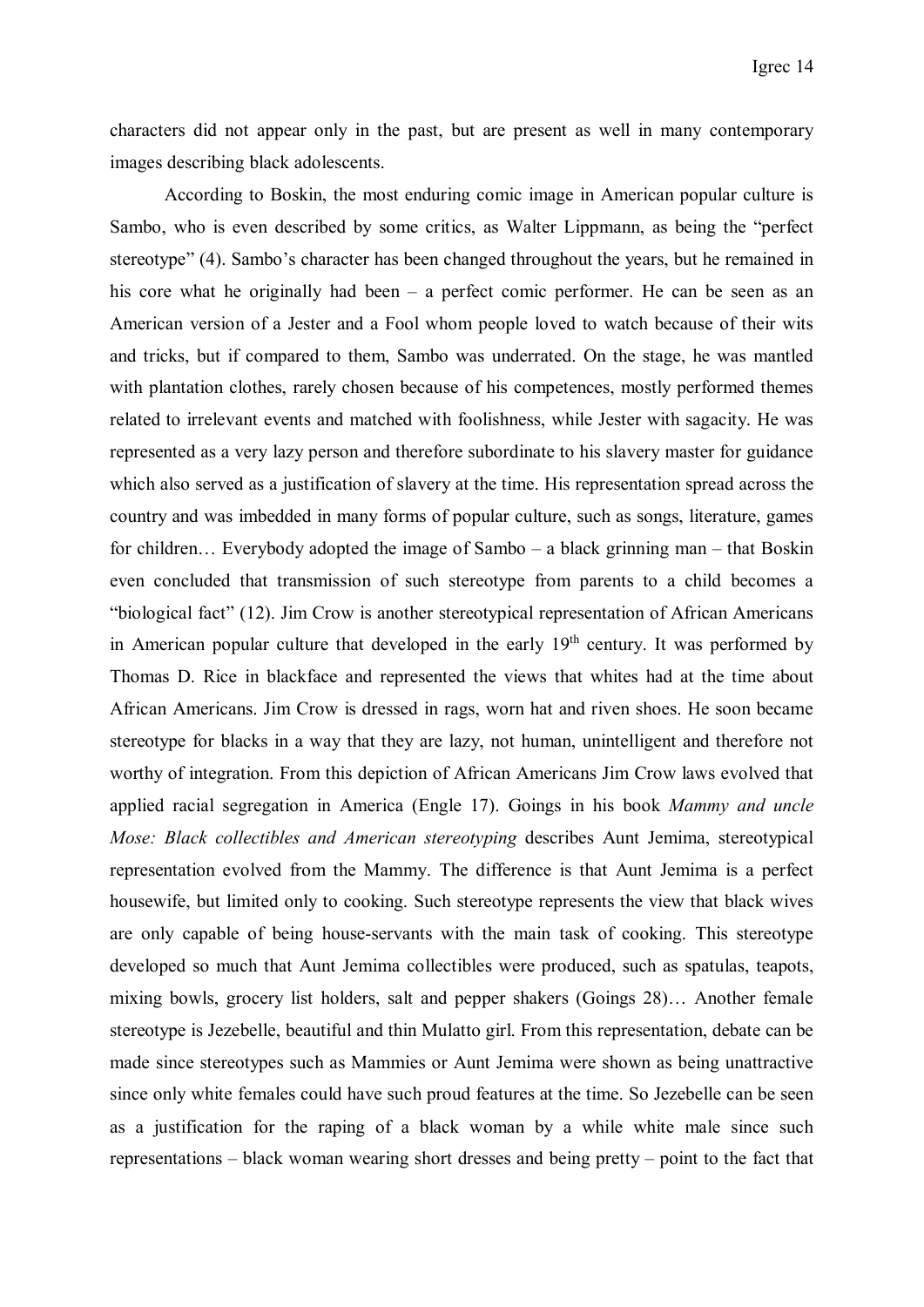such women must have "askin' for it" (Goings 67). Presently, blacks are sometimes shown as mixture of all these stereotypical representations in American popular culture.

#### 3.2. Stereotypes in American popular culture

Nowadays, there are plenty of different stereotypes in the films represented by American popular culture. Not only that they concern African Americans, but other nations as well. Perhaps the most well-known example is Arabic representation evident from the Disney's cartoon *Aladdin* from 1992. In the books *Aladdin*, there are not many female representations, yet Disney incorporated some in the cartoon, but as overtly sexualized with the aim of gaining more attractive story. Regarding representation of Arab males, there are two opposite images of them. Zabel describes the first representation as "hedonistic, crouched, unlucky, victimized, sneering, sexual, poor, and deceitful/cunning" (172) which can be contrasted with the representation of the other group of Arabs, as being very intelligent, affluent and ingenious. Furthermore, Arabs were portrayed as terrorists before attacks on September 11 in the 1994 film *True Lies* directed by James Cameron which associates Arabs with terrorism. Films like *How to Be a Latin Lover* from 2017 and especially *Chasing Papi* from 2003 depict Latinos as very attractive and exotic. In *Chasing Papi* three beautiful Latin women are chasing a Latin guy; Thomas, who was cheating on them. All four of them are represented as very fiery with the goal that must be accomplished since Latinos do not give up easily. Because of such stereotypes, Latinos will very often be represented as maids or gardeners, as four maids in TV show *Devious Maids* or as gardener John in *Desperate Housewives*, than doctors or police officers. Stereotypical representation of Asian Americans also appears in American popular culture, mostly with the notion that they cannot speak English properly, as The Cool Asians in the film *Mean Girls*. In the film *The Hangover,* Asian actor Ken Jeong represents vulgar gangster, who despite of his "danger character" – that he needs to have since he is a gangster – acts in a very feminine way and speaks English with difficulty. Asian women are represented as "Dragon Ladies" – stereotype that displays Asian females as domineering and strong woman who will conquer any male, usually that being a white male. Example of it is Dr. Cristina Yang from the TV show *Grey's Anatomy* who is a determined doctor capable of distancing her private from career feelings. Alex Munday, one of the *Charlie's Angels* represents "the Dragon Lady" as skilled and oversexualized Asian women who is special because she broke the stereotype of Asian's inability to speak English language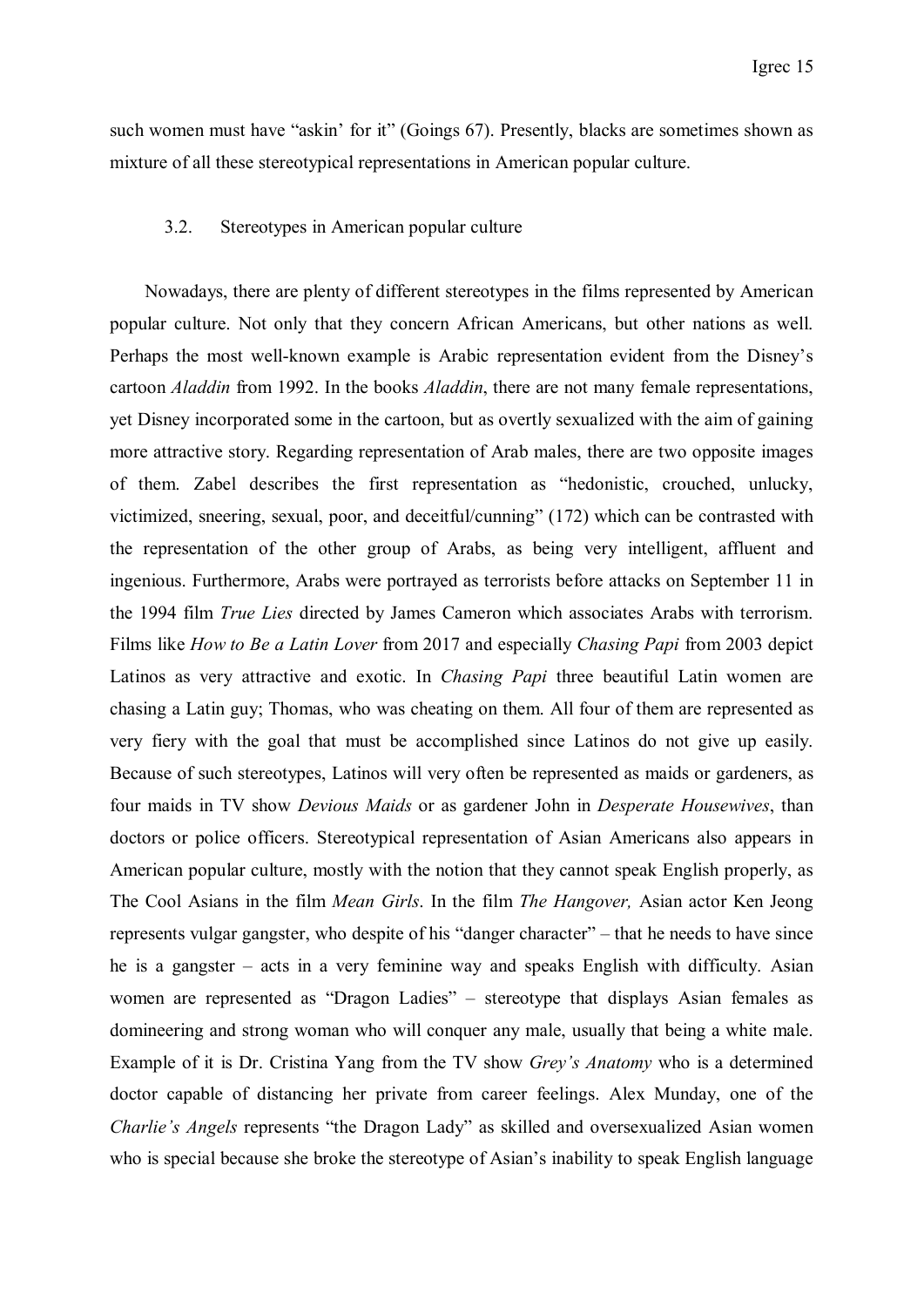as she speaks several languages with ease. With all these examples, American popular culture proved once again that stereotyping will never die and that people are submissive to it since all films above gained huge popularity.

#### 4. The birth of black actors

American cinema was developed in the first half of the twentieth century projecting the films lasting about ten or fifteen minutes, until the film *The Birth of a Nation* appeared which lasts for three hours. This film was directed in 1915 by D.W. Griffith who is a founding father of the cinema. Not only that *The Birth of a Nation* marked the turning point in American cinema, but it is important for the representation of race since it includes types of film characters that Bogle introduced. This film also projects "the birth of American nation" by showing the Ku Klux Klan as "defenders of white womanhood" (Bogle 12) and as defenders of white racism by destroying homes of black people, assaulting and attacking them. Racism went even further at the time with so called "segregated cinema" invented by Oscar Mischeaux which projected black movies intended for black audience only. In the middle of the twentieth century, black actors appeared only in subordinate and minor roles in the films. In the 1940s, black musicals developed, such as *Cabin in the Sky* and *Stormy Weather*, as well as black entertainments like Lena Home and Pearl Bailey (Hall 252).

In the past, interest for watching black actors on stage was very rare. In theatres, there were only white actors who performed the role of black characters by painting their skin black and wearing various types of wigs. The most famous of such character at that time was Shakespeare's *Othello*. Around 1770s, minor black characters started to appear in plays such as *The Candidates, The Fall of British Tyranny* and *The Yorker's Stratagem.* After that, black people were presented in plays as being servants for the comic purpose, as in *Triumphs of Love,* but soon such representation became stereotypical, as in Dunlap's *A Trip to Niagara.* In 1892 the presentation of black people changed with Thomas' *Colonel Carter of Cartersville* where black servant is very clever and has dignity – two characteristics that black characters did not have until that time. Not only that blacks were imitated by whites in plays, but in other forms of entertainment as well, as in songs and burlettas. One of such instances are songs by G.W. Dixon "Coal Black Rose" and "Long Tailed Blue" in 1820s performed by white people in black face. Soon after, it was obligatory to insert "Negro songs" in theatres which resulted in producing various types of minstrel shows called Ethiopian minstrelsy. It refers to white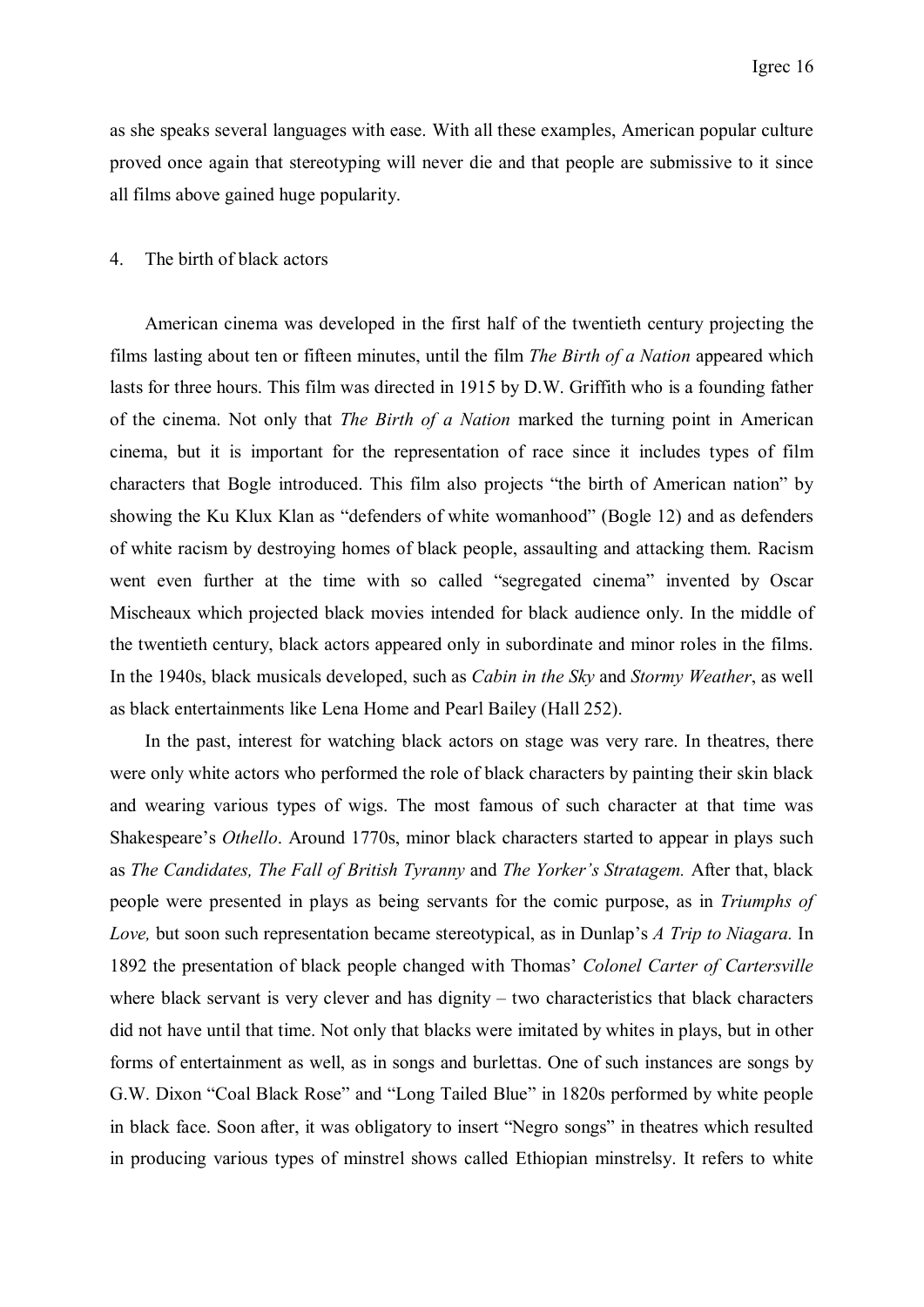masquerade, meaning that it was performed and sung only by white people for white audience. This was the case even with the plays that concerned black audience. For example, when *Uncle Tom's Cabin* was first performed in 1852, blacks did not have the right to be the part of the audience. They gained that right only a year later and in 1879 the only black actor occurred in any of the showings of *Uncle Tom's Cabin.* Even though blacks got their right to participate in any type of entertainment only after the Civil War, there are some references that black people occurred on the American stage before the war. First one is in Edwin Forest's *Tailor in Distress* in 1823 who stated that the reason for employing black person is that he could not find anyone who would perform it in the play. But this matter is very questionable since some critics argue that Forest was the one who performed it by painting his face black. Another instance of black person on the stage, according to R. L. Hilliard, is in the mentioned play *Colonel Carter of Cartersville*, but this reference is also questioned by some critics (Austin 237-238).

#### 4.1. Blaxploitation cinema

After the Civil War, blacks gained a lot of rights and the so called "Black Power" was very important at the time so film industry started to focus on African American society and life. Such matter led to the development of a new sub-genre of exploitation cinema, that being the blaxploitation genre. Junius Griffin, leader of Los Angeles National Association for the Advancement of Colored People (NAACP), was dissatisfied of how African Americans were depicted in films and with the desire of changing such representation, he coined the term "blaxploitation" in 1970s. Blaxploitation films are known for their indecent, aggressive and taboo topics with a lot of disagreements among the characters. Such films feature black actors in the main roles and focus on African Americans who overpower tyrannical and authority figures that usually appeared to be white and are referred to as "The Man". Protagonists of blaxploitation films, that being black actors, are generally represented through some kind of stereotypical classification – as pimps and prostitutes, or as bounty hunters, but all of them carry a message of a new black power in the American society. One of the first blaxploitation films was the *Sweet Sweetback's Baadasssss Song*, directed and produced by Melvin Van Peebles in 1971. It gained a huge popularity among black audience since it was the first film which projected the equality between the races – in it, the police could not catch the black man. Another film of a great importance regarding this matter is Gordon Parks' *Shaft* from the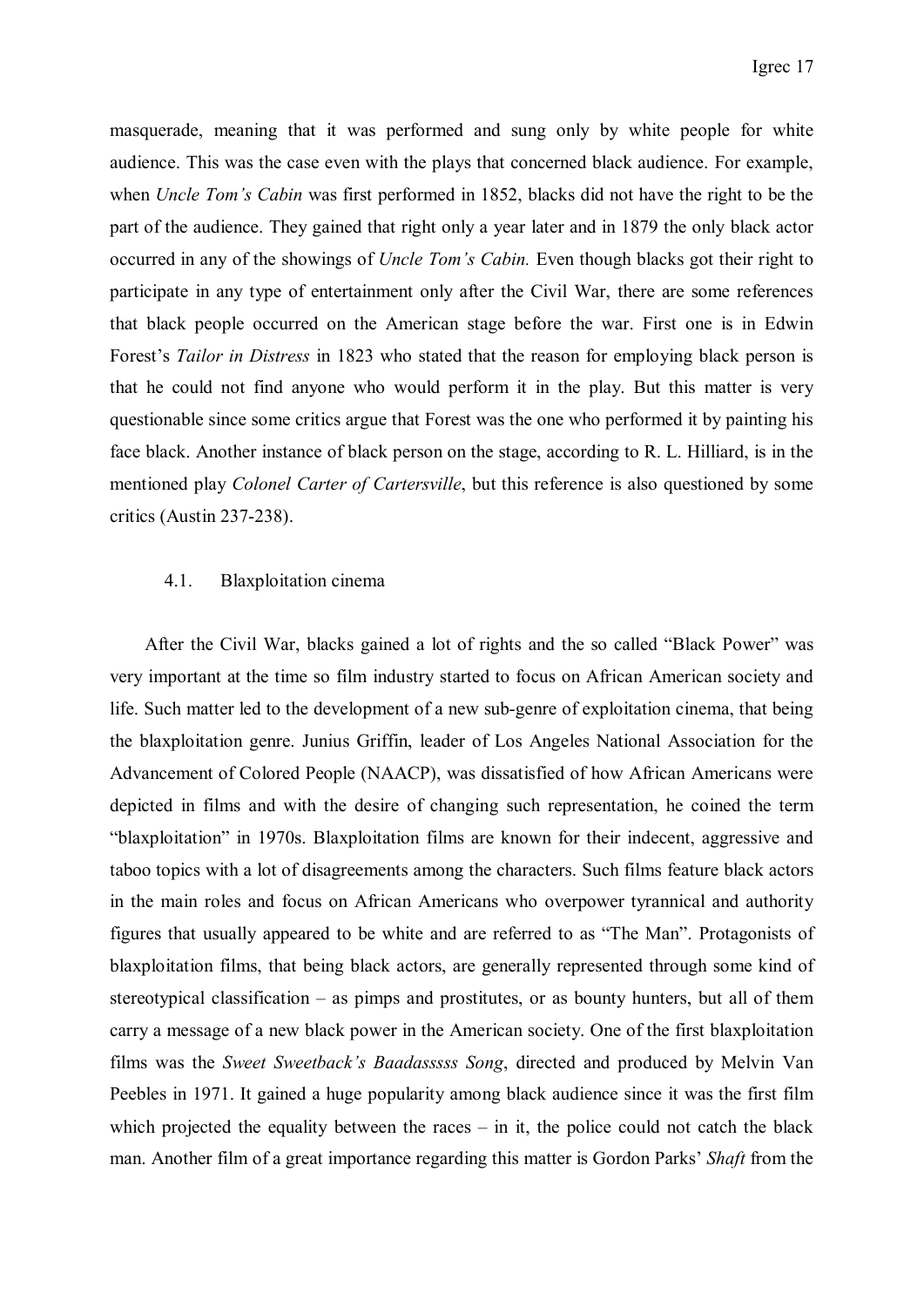1971. This film did not only show urban life of African Americans which could not be seen previously in the film industry, but it also proved that black directors are capable of producing the film of the same quality as white directors. As popularity of blaxploitation cinema grew with the time, it created its own film starts, as Tamara Dobson, Pam Grier, Rudy Ray Moore…Around 1980s, blaxploitation cinema had huge problems and it almost came to its end since NAACP criticized it for the stereotypical representation of black people which meant that it reinforced prejudices about African Americans. But in the early 1890s, blaxploitation cinema came back to life with directors such as Spike Lee and Jon Singleton. Lee's film *Do the Right Thing* and Singleton's *Boyz in the Hood* project urban life of African American, but in a more realistic way which gained the audience in a trice. But according to many critics, person because of whom blaxploitation cinema was revived is Quentin Tarantino. Almost all of his films feature blaxploitation's characteristics, especially ones as *Jackie Brown* or *Pulp Fiction* (Haughton).

#### 5. Representation of race in Quentin Tarantino's films

Quentin Tarantino is an American film director, screenwriter, producer and actor born in Tennessee in 1963. Majority of his works are regarded as classics because of their complexity and realistic display of society. His films are characterized by violence and savagery followed by a lot of bloody scenes. Dark comedy is generally present in his works and his characters are often in-between moral and immoral. The storylines are generally nonlinear, the dialogues are expanded and he makes very many references to popular culture combining them with themes and especially with the music from 1960s to 1980s. He became known to public as a director when he released his first film *Reservoir Dogs* in 1992. This film received great popularity, so Tarantino released his second film two years later *Pulp Fiction* which is characterized as a blaxploitation film as well as *Jackie Brown* in 1997. Mixture of many cultures and film types is visible in his film *Kill Bill* which was released in two parts: *Volume 1* in 2003, in the following year *Volume 2* and in 2011 he released *Kill Bill: The Whole Bloody Affair.* In 2007, *Death Proof* was released and two years later *Inglourious Basterds*. *Django Unchained* is his western film from 2012 and his last film was *The Hateful Eight* in 2015. He is planning to release his newest film *Once Upon a Time in Hollywood* in 2019*.* Tarantino has frequent collaboration with many well-known actors, such as Samuel L. Jackson, James Parks, Michael Madsen, Tim Roth… His greatness as a director can be seen through all the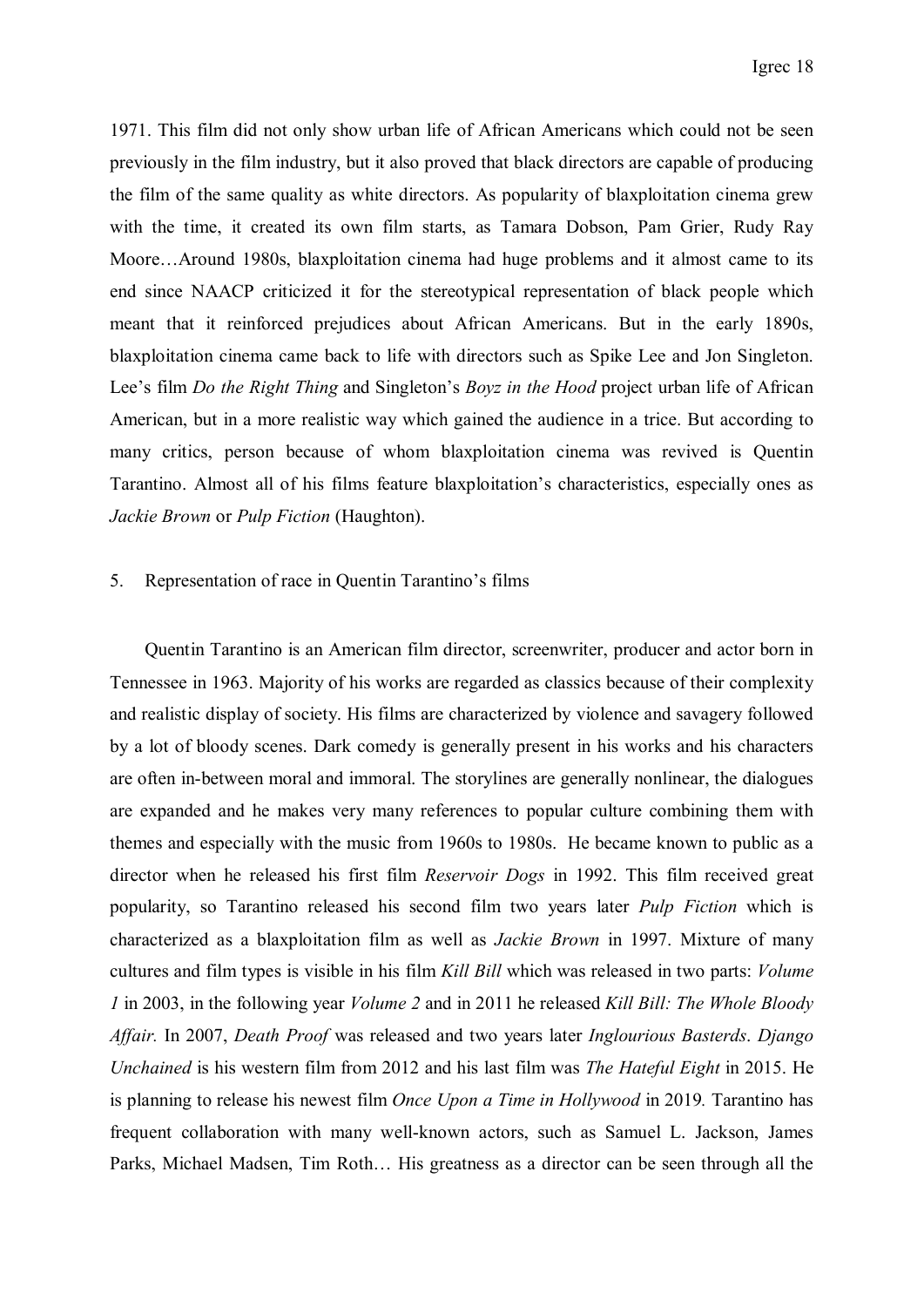awards he gained during his career, as two Academy Awards, two Golden Globe Awards, two BAFTA Awards… He was even considered to be one of the 100 most influential people in the world according to the Time in 2005 (Famous People).

 Even though Tarantino is often faced with accusations about racism on account of regular repetition of n-word in his films and because of black humour he employs, many people recognize him as a high-quality director because of such matters. Such accusations are only made by people on blogs and social networks whereas film critics and other experts who examined his films, as Adilifu Nama, David Roche or Betlem Soler-Pardo, realize that he is not a racist, but a director who represents the race as it is. Tarantino states in many interviews that it is the time for discussing such matters, whether they are about racism or about the Civil war – as is the case in *The Hateful Eight* – and not to neglect them. For instance, people started talking more and more about Confederacy in America after the film *The Hateful Eight* was released which sets the scene a few years after the American civil war. He wants to achieve the same thing regarding racism, so he projects realistic image of racism in many of his movies, for which he is criticized by some people, and praised by the others.

There was an incident with five Los Angeles police officers in 1991. They were chasing black motorist and after they have caught him, they were beating him and somebody videotaped them. The videotape was soon on almost every news and people were horrified that that kind of racial prejudices were still very present. After that incident, many segments of American popular culture began to depict unfairness towards the black people. It was then the so called "gangster period" with corresponding music and games such as Grand Theft Auto. Film industry did not neglect it also, so films about such prejudices with blacks as main characters who conquer white character started to be revived after the blaxploitation cinema almost perished. An outstanding figure of such representation in that period, but also nowadays, is Quentin Tarantino with his great collection of films.

#### *5.1. Reservoir Dogs*

*Reservoir Dogs* is a first Tarantino's film influenced by blaxploitation cinema. It is a type of heist film with nonlinear storyline and expended dialogues. The plot takes place around six main characters who plan to perform diamond heist. To secure their identity, they use false colour-specific names: Mr. White (Harvey Keitel), Mr. Blonde (Michael Madsen), Mr. Blue (Eddie Bunker), Mr. Brown (Quentin Tarantino), Mr. Orange (Tim Roth) and Mr.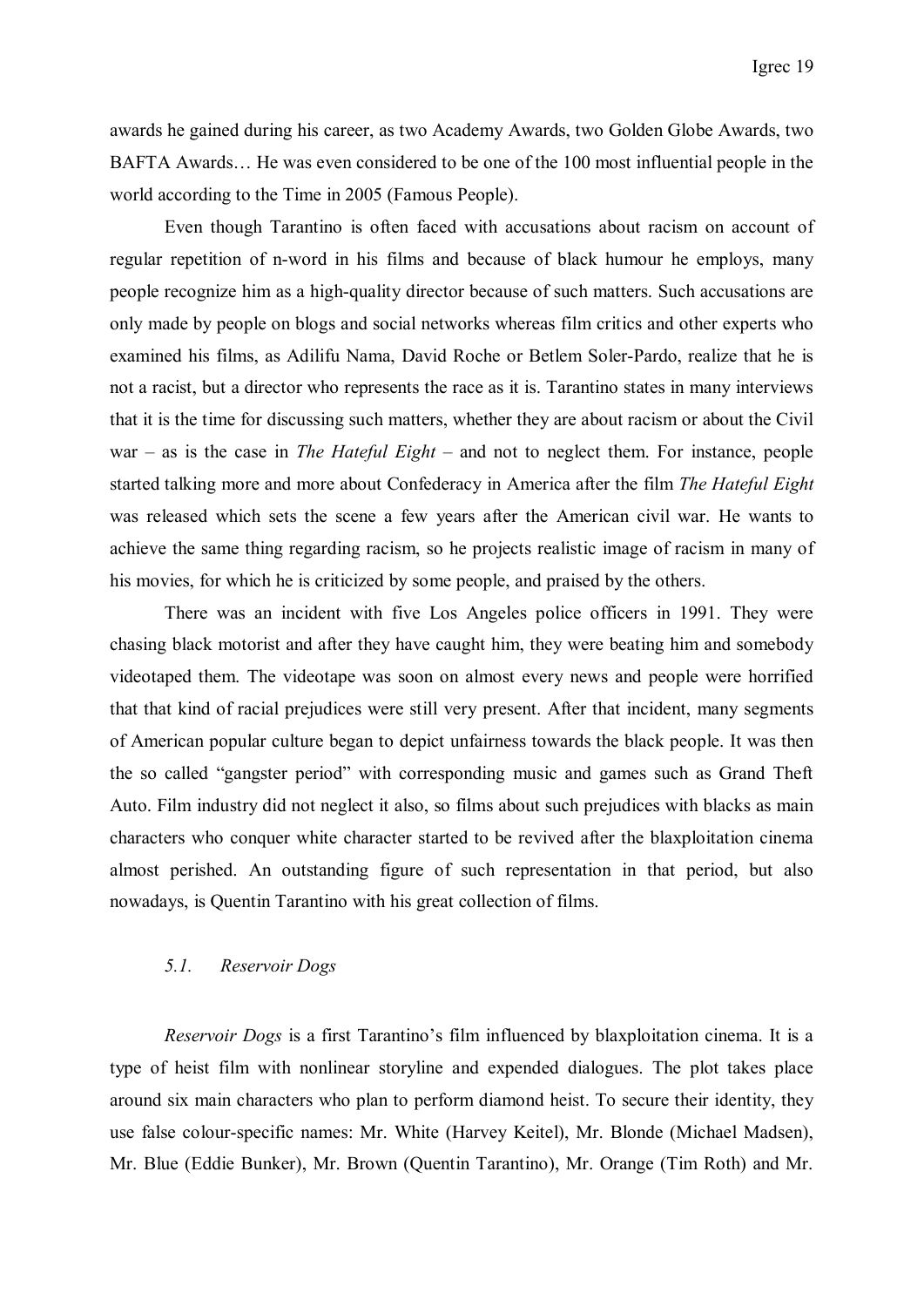Pink (Steve Buscemi). Their boss is Joe Cabot and his son, underboss, "Nice Guy" Eddie. Diamond heist did not go as it was planned – Mr. White, Mr. Pink and wounded Mr. Orange were hiding in one of the Cabot's warehouses, Mr. Brown died, Mr. Blue was missing and Mr. Blond killed several innocent civilians and kidnapped the police officer Marvin Nash. Because of all those sudden events, they start to argue mutually and accuse Mr. Orange of being a traitor. In the end, almost all of them are dead and Mr. Orange confesses that he actually is an undercover officer.

As in a majority of Tarantino's films, *Reservoir Dogs* contains a lot of racial talks and usage of n-word. Such instance occurs at the beginning of the film. The film starts in a restaurant where the heist crew is gathered around a table. They are discussing Madonna's song "Like a Virgin" when Joe Cabot finds black address book in his jacket and says "I haven't worn it in a coon's age" (00:01:23-00:01:25). Cambridge Dictionary defines the term coon as a "very offensive word for a black person." Since all members of heist crew are white, it was not offensive for Cabot to say that and nobody at the table reacted on that statement. This proves that such statements have intertwined into the everyday lives and that they are normal to be heard. Furthermore, Cabot was the one who gathered the heist crew that completely consists of white members and with that statement he proved that he has some prejudices about blacks. Another instance of representation of race throughout the dialogue in the film is the scene when Mr. White and Mr. Blonde argue who ruined the diamond heist and Mr. Pink tries to calm them down by saying "Am I the only professional? Fucking guys are acting like a bunch of fucking niggers, you want to be niggers, huh? They're just like you two – always saying they're gonna kill each other" (00:35:33-00:35:40). In this scene, Mr. Pink can be seen as a character who is trying to release the tensions between the two thieves and stay professional, but also as a character with racial prejudices. With this statement, he insinuates that black people are savages, violent, reckless, unprofessional and definitely not what a white person should be. His statement can be contrasted with the only black character in the film, Holdaway. He is represented as a very professional, strategic and intelligent character who succeeds in taking down Cabot's organization. So, what Mr. Pink said about blacks could not be applied to the Holdaway since he is a complete contrast of Mr. Pink's description of "niggers". Several more representations of race occur throughout the film, such as the one when members of the diamond heist crew have been given colour-specific names. Mr. Pink was dissatisfied with the colour that he got so he protested by saying that he wants to be Mr. Black. Cabot, who was giving names, said "no way, tried it once, it doesn't work. You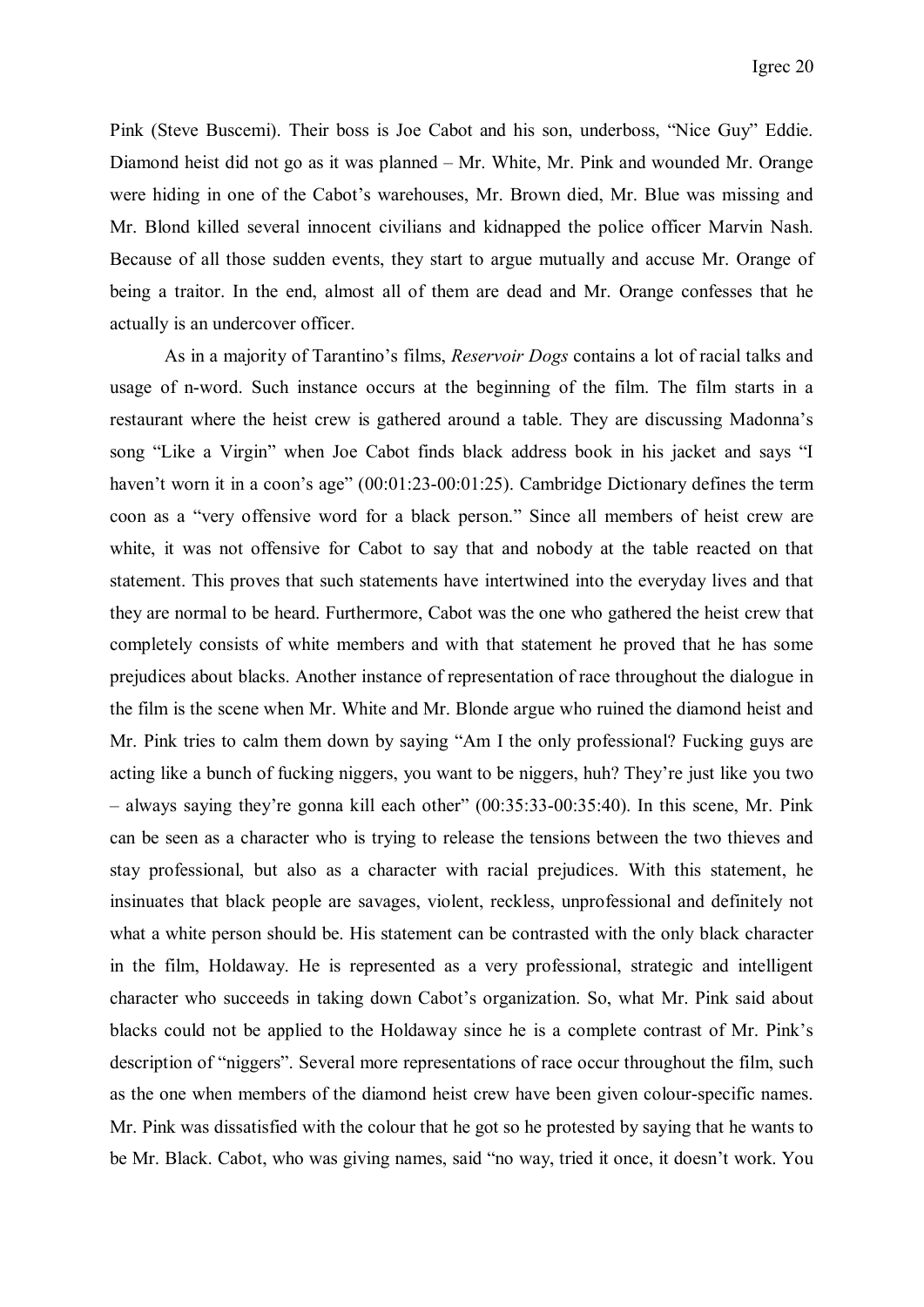get four guys all fighting over who's gonna be Mr. Black" (01:21:41-01:21:56). In this situation, the presence of blackness is not permitted. It implies that if it was, a violent situation would arise. Blackness is excluded from the whole heist crew in general, not only in this situation, which is visible from afore mentioned dialogues and since the crew consists only of white members. The only black character in the film is Holdaway. He is the most marginal character, but also the most important one when talking about representation of race. His marginalization is shown with details such as that he always sits alone in crowded places, whereas members of the heist group are shown within some kind of a group. Holdaway is a smart and professional police officer with the aim of taking down Cabot's organization. He is everything that white people thought that black person cannot be. So, one might ask why is not Holdaway an undercover officer, but Mr. Orange, that is Freddy. This matter can be simply answered – due to the racism. Freddy, being a white male, possesses the perfect qualities for infiltration, while Holdaway, on the account of him being black, does not. Even though it may seem that Freddy is the main character of the film who drives the whole plot, this role belongs to Holdaway, the genius who crashed the Cabot's organization and in that way one black person succeeded in outwitting seven white persons.

Several characters from the film are indeed racist, such as Cabot, Nice Guy Eddie, and Mr. Blonde, but the whole film is not. It carries a message that black people are unfairly underrated and their strength, especially intellectual one, is visible from the film. Diamond heist crew can be seen as a perfect example of business organisation in which racism is incorporated, but with the "plot-twist" of losing to the only black person in the film. It can be concluded that this film projects the reality in America in 1990s: white people call blacks "niggers" or "jungle bunnies" with ease. Tarantino incorporated such names with the aim of showing that there are still some people with racial prejudices in America and have no difficulties articulating them.

#### *5.2. Pulp Fiction*

*Pulp Fiction* is Tarantino's second film because of which he received esteemed awards, but also got criticized for several parts of the film which are believed to be racists by some people. The debate was especially conducted about the usage of n-word. At the time, one had to be very careful to whom the n-word will be said, by whom and under which circumstances. Tarantino was not cautious about such matter in *Pulp Fiction* since he wanted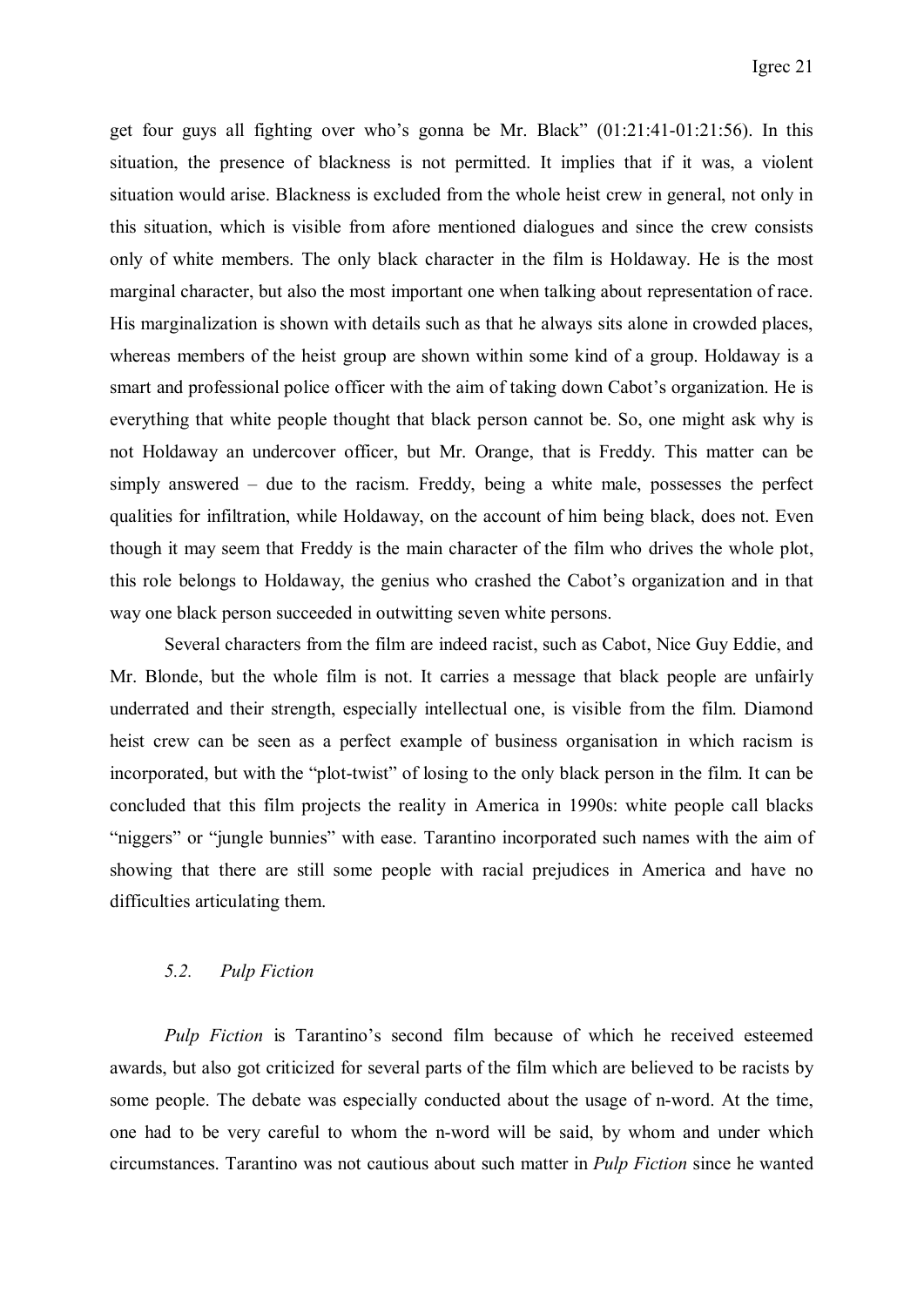to project the real picture of the racism, not hidden or improved picture of it. To make it happen, he gathered famous cast of actors, such as John Travolta, Samuel L. Jackson, Uma Thurman, Tim Roth and Bruce Willis. Film's dialogues and monologues are expended and storyline is not linear. It follows three main related stories and consists of seven narrative sequences. The protagonist of the first story is Vincent Vega (John Travolta) who works with Hitmen Jules Winnfield (Samuel L. Jackson) for their crime boss Marsellus Wallace. Butch Coolidge (Bruce Willis) is the protagonist of the second story. He deceived Marsellus and therefore their relations are not great. Movie ends with the story in which Jules is the main character in the restaurant during the robbery performed by "Honey Bunny" and "Pumpkin". Tarantino was praised by many critics for successfully combining such sequences into a harmonious story with many plot-twists. Some sequences, such as the first and the last one, are even shown with different perspectives of the characters.

Cooperation of Jules and Vincent as business partners presents pairing white person with black, which is a typical notion in American films. In such pair, black person is generally the one who is the subject to white person. But in Jules and Vincent pair, this matter is reversed. It is obvious from the Jules' speeches from the bible before killing his victims that Jules plays the role of "morally" superior person than Vincent is. The usage of n-word in film is highlighted and in some cases, it has the meaning of addressing and/or controlling somebody, rather than insulting them, whether that person is black or white. For instance, Marsellus greeted Vincent with the words "Vincent Vega's in the House? My nigga! Get your ass over here." (00:25:53-00:25:58) when Vincent came into the empty strip club to give Marsellus briefcase. Marsellus said the word "nigga" without the intention of insulting Vincent, but as a way of welcoming him. He also used the n-word a few minutes ago when he asked Butch "are you my nigga?" (00:23:04-00:23:05) with the intention of controlling him for business purposes. Those are instances of how Tarantino used such word without the meaning of an insult that would refer to the degradation of black people. Such usages of the nword can be compared with the Jimmie's usage of n-word which is offensive. When Jules and Vincent came to Jimmie's house in order to hide the car in which Vincent accidently killed Marvin, Jimmie says to them

But you know what's on my mind right now? It ain't the coffee in my kitchen, it's the dead nigger in my garage … When you came pulling him here, did you notice a sign out in front of my house that said 'Dead Nigger Store'? … You know why you didn't see that sign?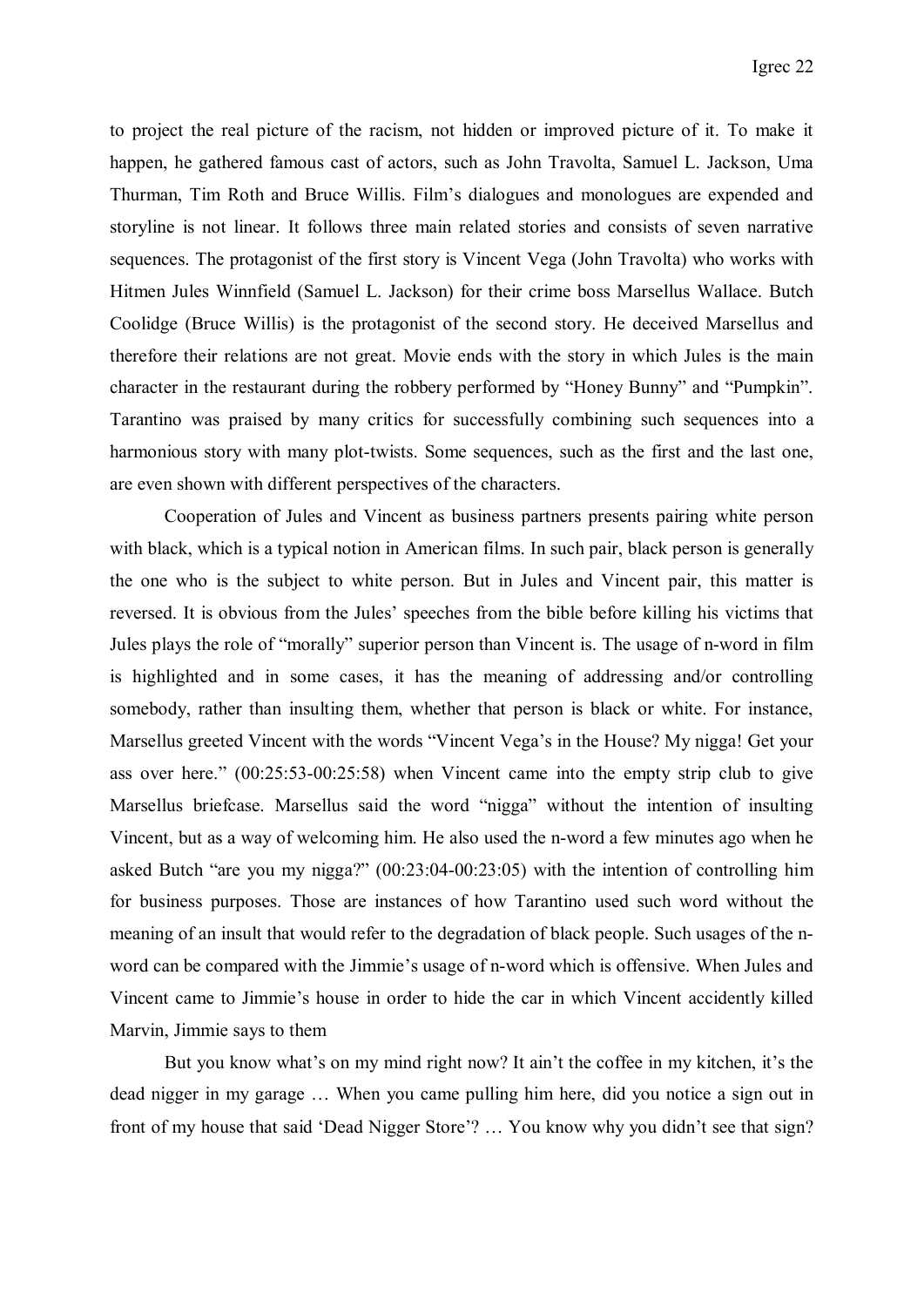… Cause it ain't there, cause storing dead niggers ain't my fucking business, that's why!"(01:58:57-01:59:30).

Not only that this dialogue is offensive, but the whole situation about abandoning and hiding Marvin's body is as well. It symbolizes how racism is present in America and how its society is trying to dismiss black persons. There are many examples of it, as was the case when Oscar Grant was shot dead by police officer in California in 2009, Gregory Hill Jr. in Florida in 2014, Jamarion Robinson in Georgia in 2016 and unfortunately many others. When Jimmie was telling Vincent and Jules how his house is not the place where they can bring dead black people, Jules did not make any reaction to it. Neither did Vincent when his drug dealer Lance said to him: "Am I a nigger? Are we in Inglewood? No, you're in my home. Now white people who know the difference between good shit and bad shit, this is the house they come to"  $(00:27:55-00:28:04)$ . With this, Tarantino once again showed that racism is incorporated into everyday speech and that people do not react against it, but as if it is normal to compare something unacceptable, unpleasant and inadequate with the black person.

In the film, there are many signifiers of black presence, especially Marsellus' house. It is crowded with African statues and masks which signify that this is the place where black person lives. Tarantino decided to show the audience his house in order for us to realize that his home represents his cultural identification. Perhaps the most vivid representation of race in *Pulp Fiction* happened when Marcellus and Butch were captured in the basement of the pawnshop. Marcellus was taken first as to be raped and in the meantime Butch escaped but decided to help Marcellus escape as well. In this case, Butch employs the role of a typical white male hero who despite of his imperfections is moral and even though Butch and Marcellus are business enemies, he saves Marcellus from further raping. His rape can be seen as a torture that black people went through in the past because whites thought that they are superior to them. Butch got away with the rape, as well as white people got away with being slaves and underestimated their whole lives. After the rape, Marcellus lost his pride and dignity which Tarantino substituted with the notion that black character usually dies first in the film. The fact that Butch returned in order to save Marcellus is another example of a white and black pair mentioned afore. It indicates that some people do have feelings of empathy towards the person of any race.

Although *Pulp Fiction* has some "racists" parts, if analysed in a more detailed way, it can be seen that it is an expression of the injustice that happened to black people. Tarantino showed it with many dialogues – even though some of them are offensive – and through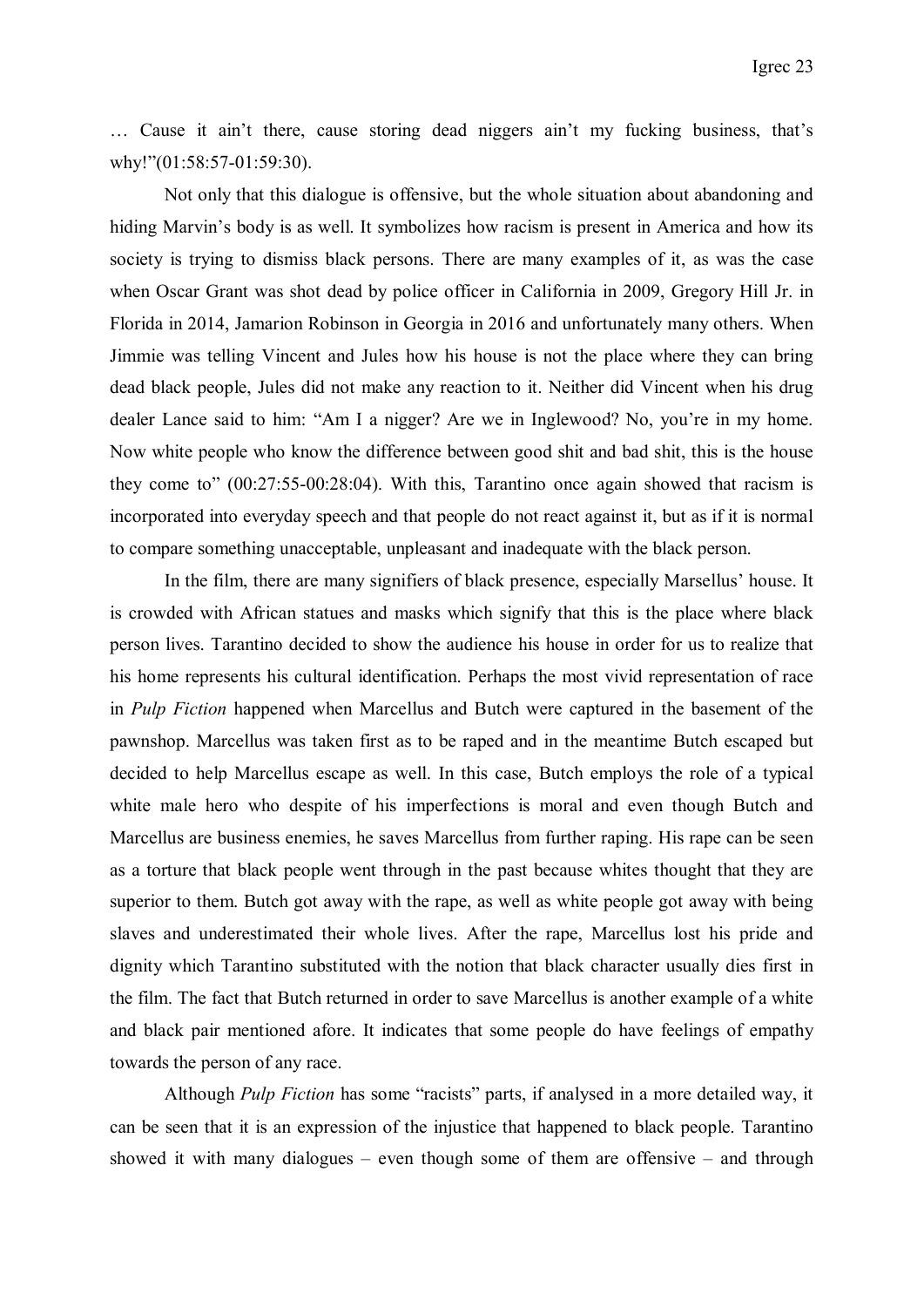specific doings of specific characters. One of the reasons why *Pulp Fiction* is not a racist film is that Jules was alive in the end of the film. Generally, black characters have a tendency to die during the film, often in a dishonourable way, but in this film Jules is presented as a strong character.

#### *5.3. Jackie Brown*

*Jackie Brown* is Tarantino's third and only film that was an adaption of a previous work. He adapted it from the Elmore Leonard's novel *Rum Punch* from the 1992. The film pays homage to blaxploitation films and has some instances of expressed racism, but it is much different from Tarantino's last two films. In this film, race is represented throughout a middle aged black woman Jackie Brown (Pam Grier), a stewardess who cannot succeed in the economical world so she is forced to do illegal jobs for Ordell Robbie (Samuel L. Jackson). Jackie is soon discovered by two police officers; Ray Nicolette (Michael Keaton) and Mark Dargus (Michael Bowen), who offer her a deal to work for them so as to expose Ordell. Max, Ordell's bondsman, picks Jackie from the prison and starts to fall in love with her, so he says yes to Jackie's proposal to deceive Ordell and take 500 000 dollars from him. Ordell tries to smuggle 550 000 dollars and to make sure that the plan will realize, he relies on his friend Melanie and on his former cellmate Louis Gara (Robert De Niro). In the end, Jackie successes in deceiving everyone and escapes with the money to Madrid.

This film represents Jackie Brown as a middle aged black woman trapped in economical difficulty trying to live a financially normal life by doing illegal business for Ordell. Much of the audience sympathizes with her and some of them find themselves in her. Because of that, this film can be seen as a progressive - rather than regressive because of a frequent repetition of n-word - which displays a realistic picture of the world around 1990s when majority of black women were regularly falsely accused of drug offense. Since she is a black female in American society, she confronts many racial comments. An example of such a comment comes from detective Dargus who was trying to persuade her to work for them and therefore he said

you'll probably only end up serving a year and some change but if I was a forty-four year-old black woman desperately clinging on to this one shitty little job I was fortunate enough to get, I don't think that I'd think I had a year to throw away (00:32:16-00:32:29).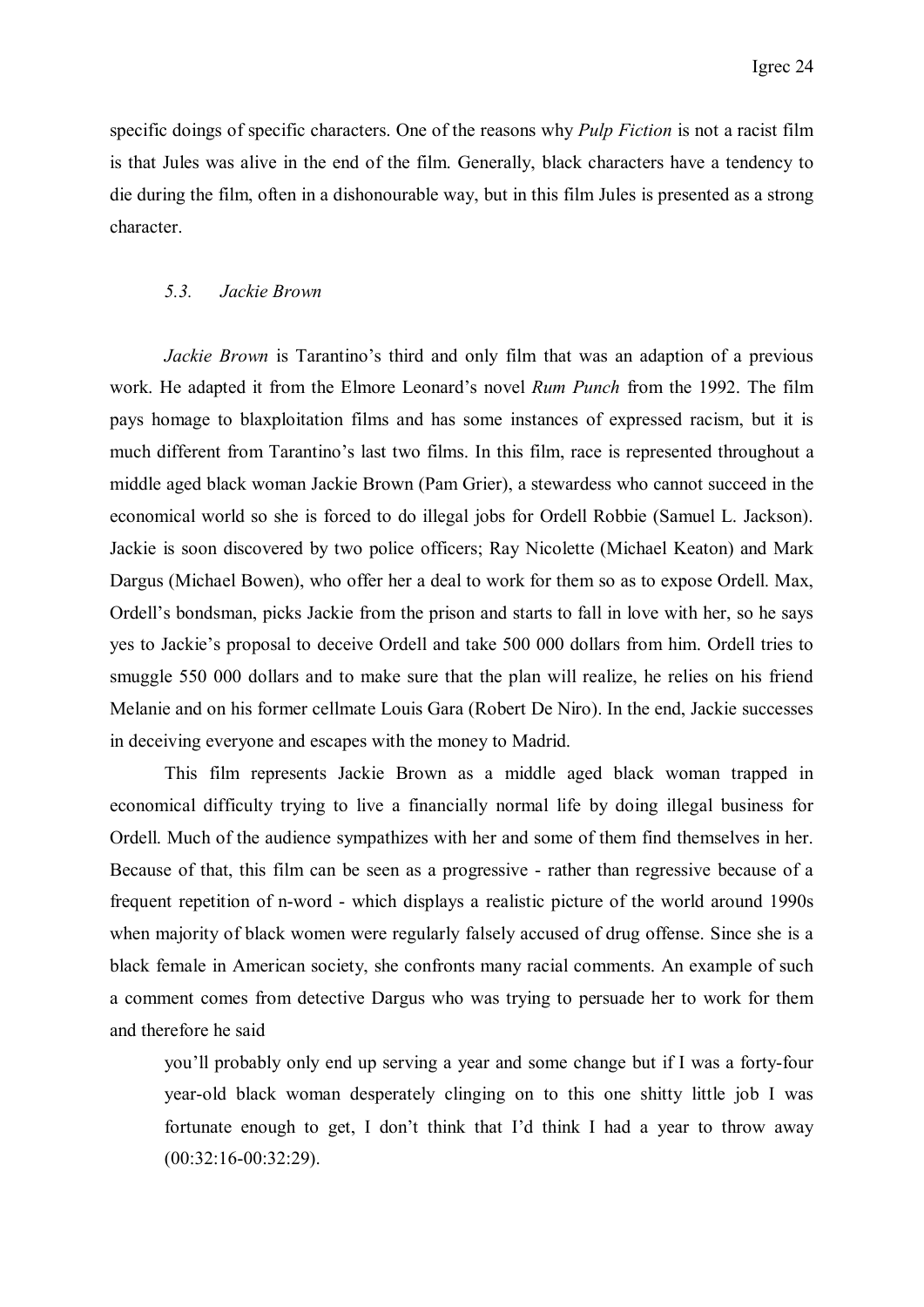This statement proves that Jackie's race is indeed something that affects her and her decisions. In that way, she is "the Other" in this film. Also, the film reflects the notion that woman's place is next to a man's. First, she was dealing drugs for her husband in Delta and now she has a choice either to be on the Ordell's side or the officer's side. Because of Jackie's race, Ordell warns Max to be compassionate about Jackie since she is a "forty-four-year-old, gainfully employed black woman, falsely accused" (00:39:06-00:39:10), but Max responds with "is white guilt supposed to make me forget I'm running a business?" (00:39:23-00:39:25). What Max means with this statement is that blacks often try to get out of something on the grounds of being black and whites should "allow" that because they should feel compassion for them and not have racial prejudices. Once Max met Jackie he started to fall in love with her and helps her to double-cross the police and Ordell. His change of mind about Jackie might be due to the hard life that she is having. But this also symbolizes that Jackie, even though such characters are represented as a helpless black middle aged woman in American popular culture, is capable of gaining trust of white men and of deceiving her boss. These doings make her a smart, intelligent and a very strategic woman who is represented completely different on account of her skin colour.

Even though Ordell himself is a black person, he shows hatred towards the blacks. Such instance occurs when Ordell was talking about dead Beaumont (Chris Brown), the man who worked for him but got caught by the police, to Louis: "Hey, you think I'm gonna let a little cheese-eatin' nigga like this fuck this up? You best think again. Before I let that happen I'll shoot this nigga in the head and ten niggas that look just like him." (00:27:03-00:27:13). With this, Ordell is saying that he will do anything in order to preserve his business, even if that means killing somebody. He is also degrading the value of a black person although he is black. His contemplations about blacks are very abjected and the film shows that he is trying to live without the presence of any black person. Because of that, he has white female companion Melanie who tries to deceive him and together with Louis steal his money. When Louis said to Ordell what Melanie asked him to do, he says:

Well, you can't trust Melanie … but you can always trust Melanie to be Melanie … She's my fine little surfer girl. You know, she ain't pretty as she used to be and she bitch a whole lot more that she used to. But she white (01:17:13-01:17:31).

From the before mentioned conversation with Louse about Beaumont, audience finds out that Ordell will do anything for his business, but now he is keeping Melanie next to his side, even though she presents a threat to his business. He does that because Melanie is white and Ordell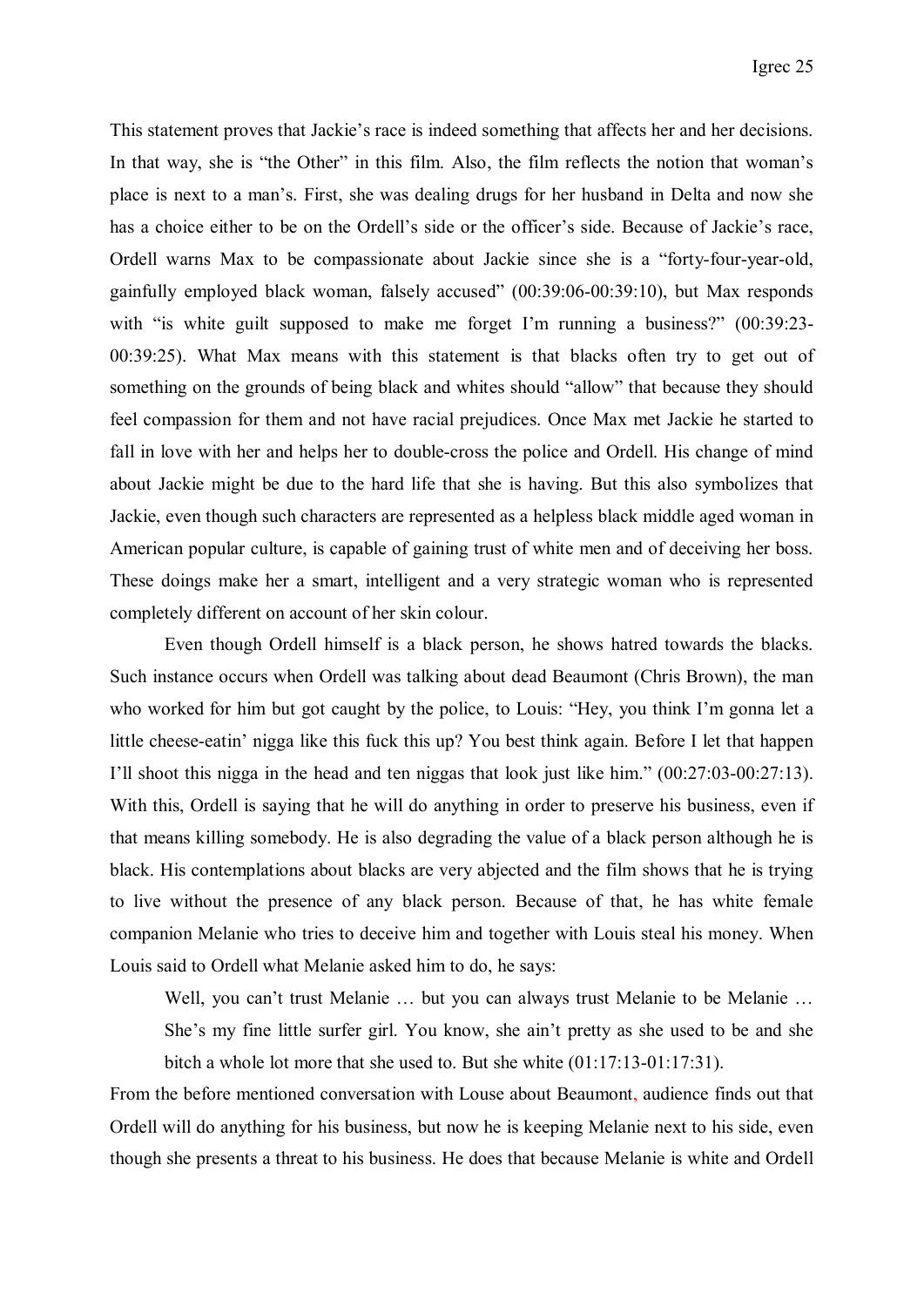loves to be in the company of white people, although they may possess a threat to what Ordell values the most. It is obvious that she is Ordell's possession and acts like a perfect wife, but it is not her sexuality what attract Ordell the most, but her whiteness. Ordell's behaviour is irrational since Melanie is not as loyal to him as are his black associates - Beaumont, Sheronda and Simone – but he keeps her and kills Beaumont. Tarantino here has also employed black and white pair in which black person has the power over the white one.

The opening song from the *Jackie Brown* is very useful if one examines the representation of race in the film. It is called Across  $110<sup>th</sup>$  Street with verses such as:

I was the third brother of five doing whatever I had to do to survive … Trying to break out of the ghetto was a day to day fight … I knew there was a better way of life that I was just trying to find … (00:00:39-00:01:04).

Song is about the hard life of black people who try to improve it by escaping from the "ghetto life". This song generalizes too much about the lives of blacks, but it tells the audience what the film is about. It gives background information about Jackie - she is a black person stuck in the undesirable part of the black life and tries to get out of there as to improve her life. Audience could right at the beginning of the film assume, because of the song and because Jackie is a black female, that she would try to fight for her life in the film, but what they perhaps did not assume is that she would win in the fight and so represent a few women in American cinema who succeeded in overcoming intimidating male character.

In a way, Jackie and Ordell share many similarities. Both of them are doing illegal business to make money and both of them are cunning. The difference between them is that Jackie is a more sympathetic character who will not kill as Ordell would. But the film's emphasis is on Jackie, on middle aged black woman who is trying to survive in an unfair world. It shows that being a black woman in America will put one through economic difficulties and therefore many of them will start doing some illegal business. Jackie symbolizes a strong black woman who found a way to live a normal and a safe life. Many women connects with her and this is why this film is a progressive one. It shows that no matter of one's race or gender, one is capable of overcoming all prejudices there are in the society.

#### *5.4. Django Unchained*

*Django Unchained* is a 2012 film that demonstrated Tarantino's ability to produce Western films. Its setting is in the Old West and Antebellum South and is a tribute to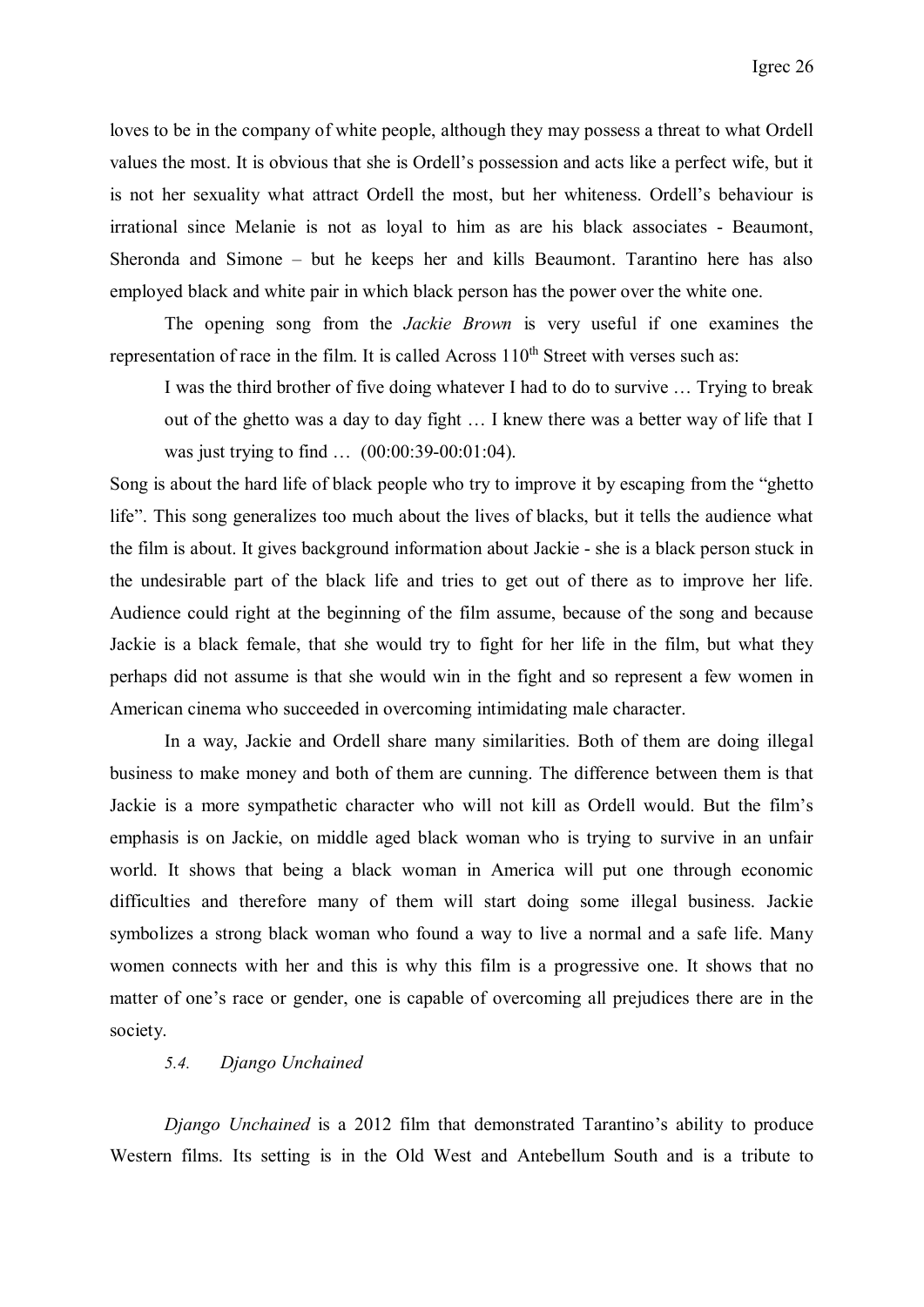Spaghetti Westerns that emerged in the 1960s. *Django Unchained* presents an extraordinary depiction of antebellum slavery combined with notions of black supremacy and its remarkable individualism. Containing Gothic elements, this film displays and compares the torture and injustice done to black people during the slavery in America. It depicts a perfect love story – Django (Jamie Foxx) comes back for his beloved wife Broomhilda (Kerry Washington) on the Candyland plantation owned by Calvin J. Candie (Leonardo DiCaprio) with the help of Dr. King Schultz (Christoph Waltz). Schultz is a bounty hunter who decides to help Django find and save his wife after he has helped him kill the Brittle brothers. Calvin has the most loyal slave Stephen (Samuel L. Jackson) who has adapted to whites in order for slavery to pass quicker and painlessly. After the massive shooting and many deaths, film ends with shabby scene of Django and Broomhilda leaving the Calvin's house which is on fire because Django planted a dynamite in it. *Django Unchained* is a racial revenge narrative, as is the movie *Reservoir Dogs,* but with a more problematic theme of the great injustice that happened to black people.

Throughout the film, there are significant signifiers of the Western, such as men on the horses with the slaves walking in chains right next to them, but the whole film is teaming up with Gothic elements. This notion is visible right from the beginning of the film when several slaves are walking in chains in the middle of the night guarded by two white slave traders who are riding horses. The injustice and oppression of black people is obvious from this scene, but their torture is completed once Schultz comes and shoots at the slave traders. When Schultz leaves, slaves walk as if they are zombies towards the slave trader who is alive so as to kill him. When they shoot him, part of his head is shown flying up in the air giving the audience a more specific Gothic picture. Although Schultz was their saviour, he made a racist comment when he was trying to help them escape: "Oh, and on the off chance that there's any astronomy aficionados amongst you, the North Star is THAT ONE" (00:11:44-00:11:50). With this statement, he excluded the possibility that even one of them has some knowledge about stars on account of their race colour. In every Gothic narrative, there has to be at least one villain and in this film the role belongs to Calvin. There is also one antagonist of the film, Calvin's sister Lara who is a widow and several instances in the film imply that there may be incestuous relationship between Calvin and Lara. Calvin is a symbol of terrible and violent slave owner as he practices slave fights. The scene in which Django and Schultz meet Calvin for the first time represents the combination of enjoyment and torture. The slaves are fighting in front of the fireplace in a neatly furnished room and Calvin is comfortably sitting on the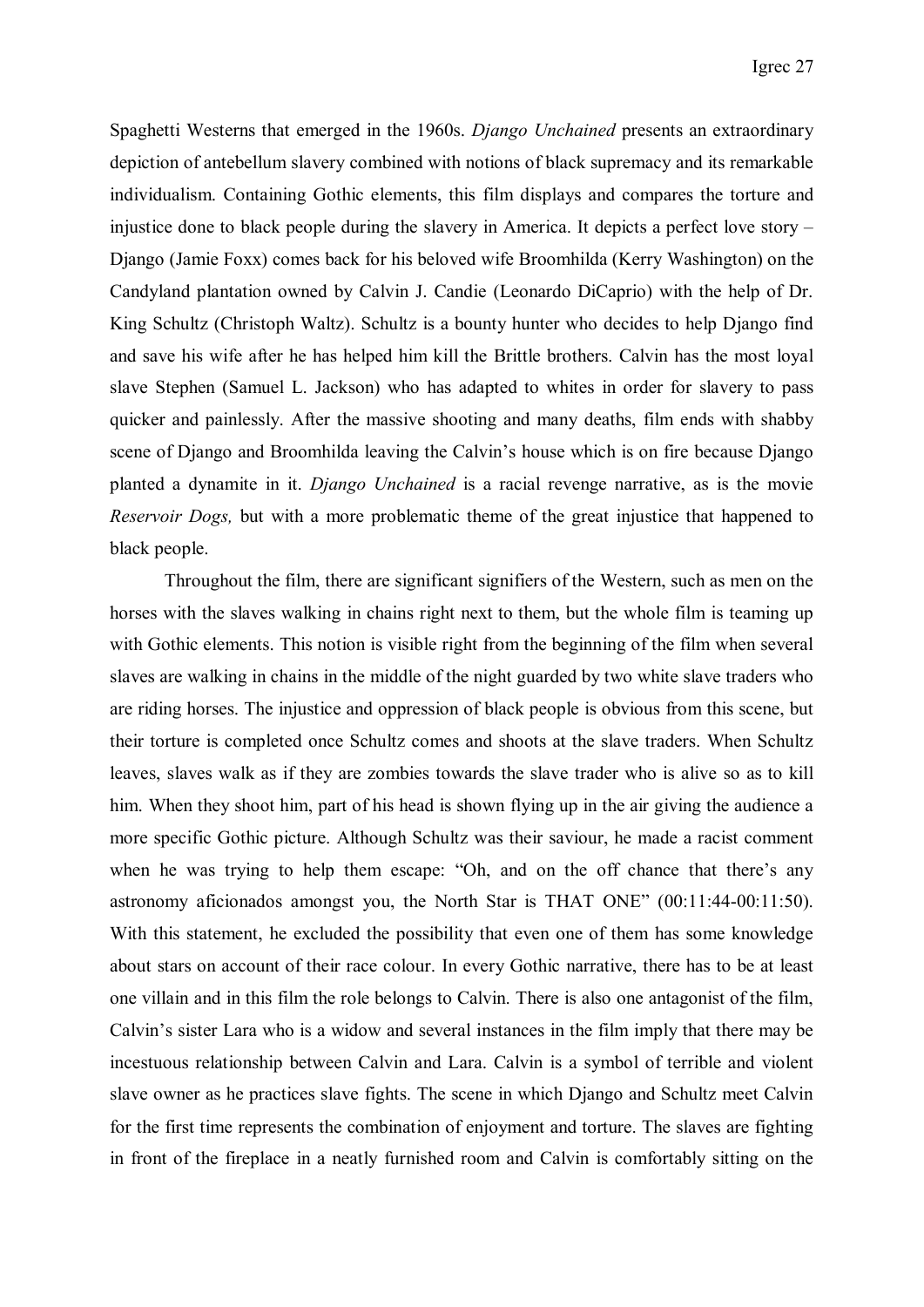sofa watching them fight and every now and then saying disparaging things like "keep fighting niggers". During these fights, when one slave succeeded in beating the other one, Calvin would give him a hammer to "finish him". The analysis of literature did not point to such instances of slave fights so it is possible that Tarantino included them as a racial metaphor for blacks' difficulty during the times of slavery. The notion that Calvin and other white persons were enjoying the slave fight can be seen as whites enjoying having blacks for slaves even though blacks are suffering both physically and psychically. Another instance of the hardships of slavery represented through the Gothic features is when the slave D'Artagnan tried to escape but was caught and therefore Calvin let the dogs bite him to death. Before he did that, he humiliated him with the words "What about my five hundred dollars? You go n' reimburse me? You even know what reimburse means?" (01:21:50-01:21:59) accompanied by laughter of present white men. Onwards, there are many instances of Gothic elements in the film, such as the skull of the slave Ben or Broomhilda passing out after seeing Django. Tarantino produced this film in the Gothic style to deliver a strong message of the impact of slavery on black people. It shows how blacks had poor, pointless and underrated life full of physical punishments just because of some ideology that America put forward. Such doings were dreadful to blacks so Tarantino represented them in a Gothic style in order for the audience to realize the real picture of enslavement.

There is a saying that "a black man who will do anything to stay in good standing with the white man including betray his own people". This saying can refer to Stephen, Calvin's most loyal slave and because of that he can be seen as another villain of the film. He is in charge of the house since he pays the bills and orders penalties for runaway slaves. His fantastic mind is visible in his resourcefulness and adaptiveness to every situation. When he gives orders he is very self-assured and authoritative; when he has to amuse their guests, he is liable to Calvin as he laughs at his every joke; when serious matters have to be discussed, he is a loyal slave to Calvin who tries to warn him about Django's attentions. Stephen is a complex figure who can be seen in two opposite ways. First, as a traitor to its race and secondly as a resourceful and intelligent man who has found a way to avoid the hardships of slavery. Not just that, but Stephen is so ingenious that he does not even have somebody to control him. His humour, but also the betrayal of his race is visible in his first scene when Django came to Calvin's house, Stephen says: "Now I ask you, who this nigger, on that nag?" (01:28:44-01:28:46). Some critics argue that Stephen is the best character that Tarantino has ever made on account of him being a "free" black slave. With him, Tarantino resisted the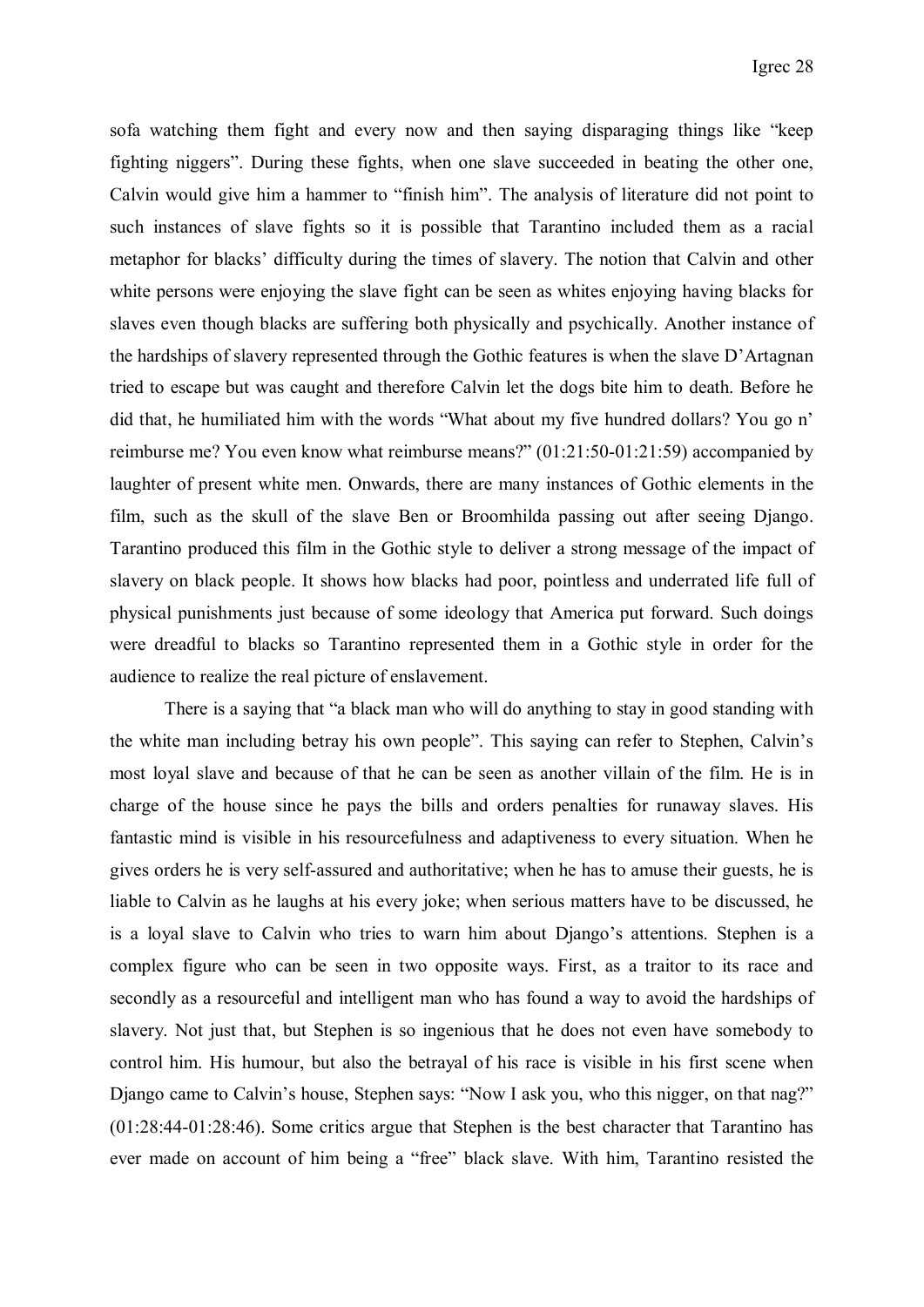classical notion of underestimated black character in American films since he showed him as a brilliant, and more important, in a way free black slave.

Django, on the other hand, is a completely different character from Stephen in a sense that he did not betray his race. In order to save his wife, Django became somebody who he is not and maintained that role even though it may dehumanize a black person's life. The best example of this notion is the D'Artagnan scene. When Calvin askes D'Artagnan who is going to reimburse him, Schultz says that he is going to, but then Django declares that Schultz will not do such a thing explaining that Schultz "is just tired of you toyin' with him, is all. Matter of facts, so am I. But we ain't payin' a penny for that pickaninny, ain't got no use for 'em, ain't that right, Doc?" (01:22:27-01:22:40). Django was on Schultz's side instead on D'Artagnan and can be seen as a traitor of his race, as well as few seconds later when Calvin asks Django if he does not mind if Calvin deals with him as he wants since Schultz will not pay for it, Django answers "he's your nigger" (01:23:29-01:23:31). Under such false pretence, Django is trying to achieve his goal of saving his wife even if he has to go through severe moments like those. But because of that, he can be described as an exceptional black person. Even Calvin confirms this by saying:

say one nigger that just pops up in the thousand. The exceptional nigger … but I do believe that, given time exceptional niggers like Bright Boy here become if not frequent, more frequent. Bright Boy, you are that one in ten thousand (01:13:12- 01:13:56).

This relates with the Du Bois' "The Talented Tenth" theory that states that one in ten black men can become leaders of their race and improve their status by education. This theory refers to the outstanding black men, as Django is described by Calvin. He is the only black character in the film that is not static, but very much active in his desire to save Broomhilda.

*Django Unchained* presents times of slavery as they really were and not as they were depicted in the 1930s and 1940s films which display slaves as being very happy that they are given the opportunity to help white people. It contains a lot of interesting black characters that Tarantino presented in a quite different way than they are presented in American popular culture. First, there is Stephan who is cunning and brilliant free black slave who had to betray his own race in order to live a calm and peaceful life. On the other hand, there is a brave Django, an exceptional black figure who will conform to anything so as to save his wife. Once again, Tarantino showed that American popular culture represents black characters with completely distorted picture, as being unable to do anything without the help of white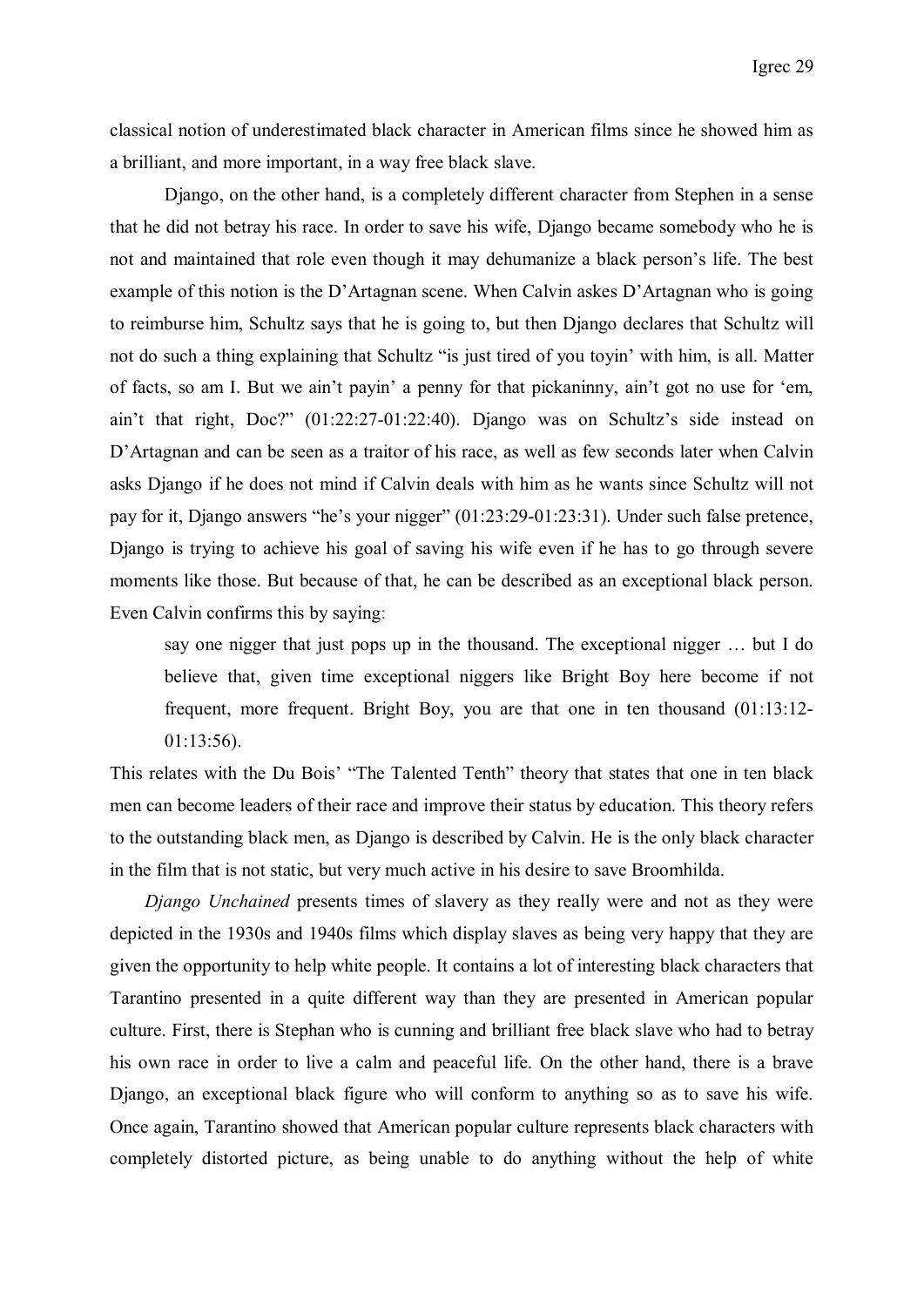character. In *Django Unchained*, but in other Tarantino's films as well, black figure succeeded in winning and deceiving white person, a notion impossible to find in the history of American cinema.

#### 6. The analysis of representation of race in Quentin Tarantino's films

This paper has presented the analysis of four films directed by Quentin Tarantino. In every analysed film, Tarantino projects the representation of black people through specific characters in his films as they were rarely presented in American popular culture. He shows black people as being very capable, intelligent and intuitive persons with the ability of outsmarting the people that rarely who could in American cinema – the whites. They are shown as being dominant throughout the film, but in the end of it, they turn out to be very submissive to blacks, as is the case in the *Reservoir Dogs* or *Django Unchained.* In *Reservoir Dogs* Holdaway outwitted white thieves and with that demonstrated that blacks are intelligent. This film carries a strong message of prejudices that whites still have about blacks. This was proved with the fact that Holdaway had to employ Freddy (Mr. Orange) to infiltrate in Cabot's organisation because black people are unable to commit a robbery. To express his belief that racism is imbedded into everyday life, Tarantino makes the racist scenes in which none of the characters, either white or black, react to it, but rather behave as this is a standard thing to be said or done that disrespects the blacks. But he also makes exceptions to this statement by combining white and black pair or with the scene in *Pulp Fiction* when Butch returns to save Marcellus. Tarantino does not only show strong black men, but also a powerful black woman, as in the film *Jackie Brown*. Even though she is portrayed as a typical black woman trying to succeed in economic world – since a black woman is incapable of having economically acceptable life and therefore has to rely on her husband – she succeeds in deceiving two white men and her boss. Tarantino also shows instances of reverse racism. Such concept was evolved in the America after the blacks have gained their rights because of which whites thought that they are disadvantaged and that this is a discrimination against them. Some critics argue that this belief is completely absurd so Tarantino displays it often in a mocking way. On few occasions, Tarantino presents whites who praised the blacks, as Calvin in *Django Unchained* praised Django, but in a way which tells the audience that even though they are saying commendable things to blacks, they are saying them in a way which means that whites are better than blacks and that blacks will always be submissive to them.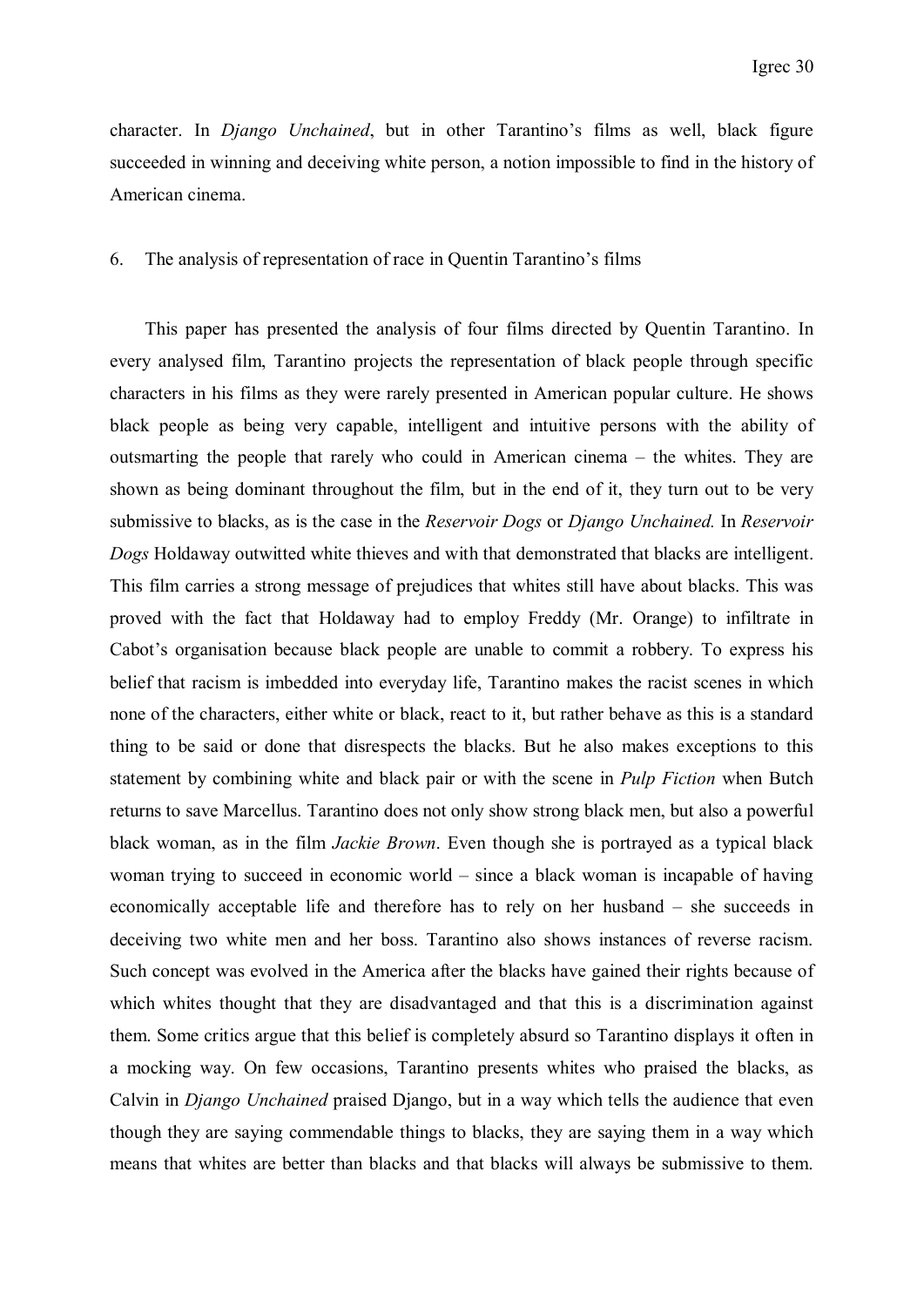But in the end, the sides have turned and whites lose out to blacks, as did Calvin to Django. Some of his characters are very irrational, such as Ordell from the *Jackie Brown* who hates being around black people although he is black. It may seem that Stephen from *Django Unchained* also detests his own race, but Tarantino made that character so perfectly that this cannot be true. Stephen is a figure that was never presented in the American popular culture – he is a free slave who lives his life as comfortable as he can. Because of his brilliant mind, he outwitted Calvin and came to the position where he does not have to answer to anyone. The brutality of white people, as Calvin's slave fights in *Django Unchained* or Marcellus' rape in *Pulp Fiction*, can be seen as a racial metaphor for the control that whites hold over the blacks during the times of slavery. White people always avoided unpleasant things which would affect person both physically and psychically. Even though Tarantino shows his characters in a completely opposite way as they are usually presented in American popular culture, he still sometimes displays the conventional types of characters. The instances of this notion are Butch from the *Pulp Fiction* who has to be perfect since he is a white male – and therefore he returns to save Marcellus – or as is the shabby ending of *Django Unchained.* 

In order to show the cruelty and hardships of blacks during the slavery, Tarantino frequently includes features of certain periods which are considered to be dark and brutal, as he did in *Django Unchained* with Gothic elements. He can sometimes overdo such representations, so it can be psychically very hard for one to watch it, but with it he wants to demonstrate how it was for the blacks in the times of slavery. He also imbeds in his films very many signifiers of the West and of the black culture, as well as obviousness who plays the role of "the Other" in the film. But Tarantino's "the Other" is a strong figure capable of outwitting the rest of the characters. Signifiers employed by Tarantino can be misinterpreted so it is important while watching and analysing his films that one does not only think about their denotation, but also about their connotation. All of Tarantino's films contain a specific representation of race. Tarantino proved that he is an extraordinary director with brilliant display of his beliefs concerning the race in America's past, but also in present. Because of him, more and more people started to talk about such injustice – which is Tarantino's goal and saw that racist's stereotypes are unfortunately still very present among the people.

Soler Pardo is a professor at the University of Valencia who made a research on Tarantino's films in 2010, which was published in the book *On the Translation of Swearing Into Spanish: Quentin Tarantino from Reservoir Dogs to Inglourious Basterds. She states* some of her observations that can be discussed regarding Tarantino's representation, as for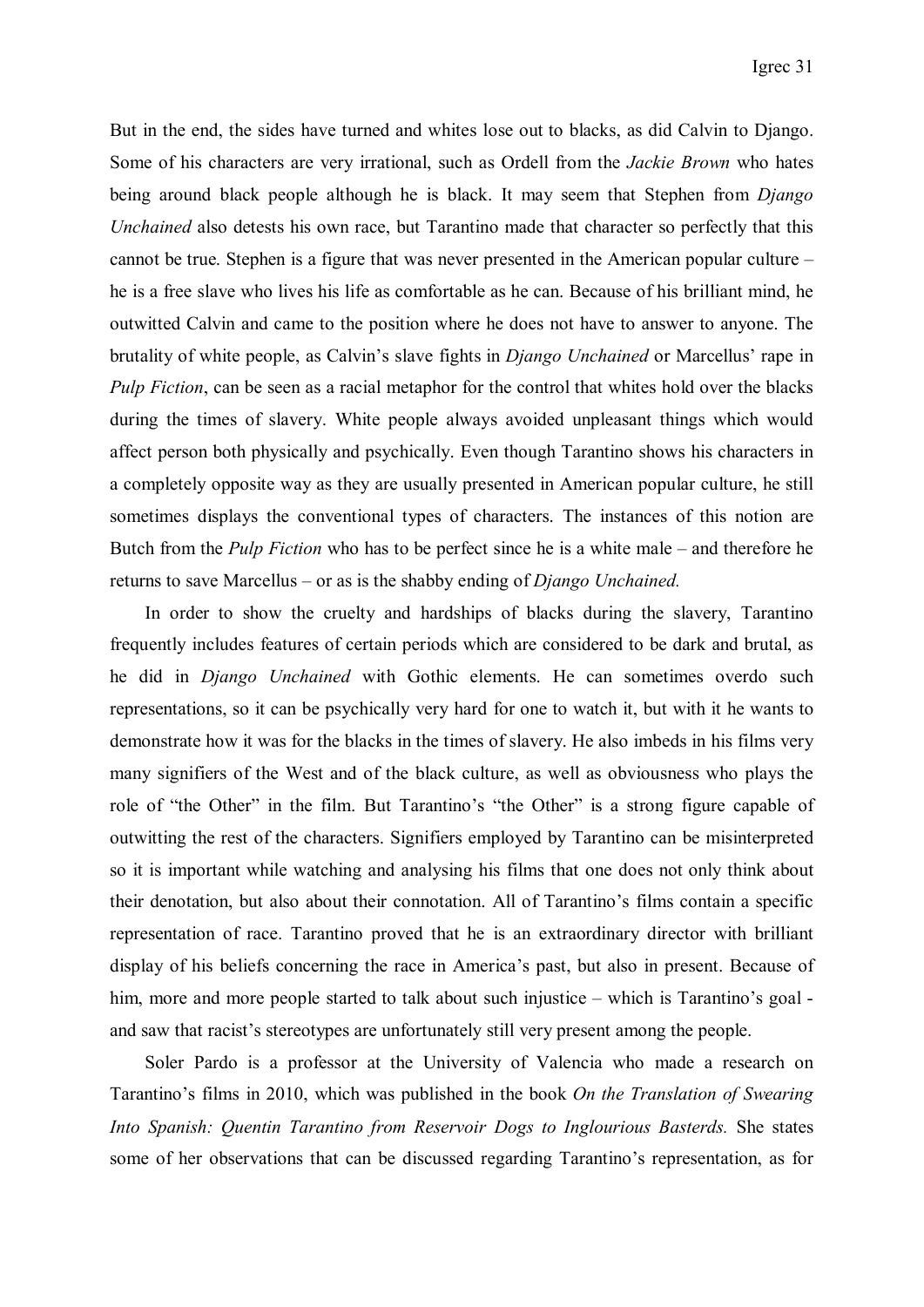example exclusion of women in *Reservoir Dogs* which makes Tarantino seem as a sexist male chauvinist. One of her emphasises is on the scene from *Pulp Fiction* when Marcellus was raped because of which some critics accuse Tarantino of being a homophobe or a racist, as Giroux did. Soler Pardo sees that scene as an expression of "cynicism through his characters, and not homophobia or racism" (14). She states that Tarantino himself said that he saw such scene when he was little and was traumatised by it so he wanted to represent it in his film. The author questions how is it possible that *Jackie Brown*, film with not so many brutal and bloody scenes, has 339 insults in 151 minutes, whereas *Reservoir Dogs* has 330. The given answer that she provides us with is that in *Jackie Brown*, Tarantino uses verbal abuse violence in order to demonstrate his point, and not physical as in majority of his films. Soler Pardo concludes that some people believe that the usage and especially Tarantino's exaggeration with the n-word and other insulting words should not be included in the representation of race, but the author argues that such words are "integral part of Tarantino's artistic project" (xiv) with which he displays the realistic treatment of the blacks.

David Roche, professor of film studies at the University of Toulouse-Jean Jaures, combined cultural studies and neoformalist approach to analyse Tarantino's films. In the first part of his book *Quentin Tarantino: Poetics and Politics of Cinematic Metafiction*, Roche deals with historical truthfulness of the *Inglourious Basterds, The Hateful Eight* and *Django Unchained.* He gives proof for and against the truthfulness supported by statements of other critics, but he analysis the Mandingo fighting from *Django Unchained* in a more detailed way in order to find out whether such fights were happening or not since they are not cited in literature. He provides the readers with two opposite views. The first one is from the book *Screens of Blood: A Critical Approach to Film and Television Violence* from the writer Gregory Desilet who believes that with this scene, Tarantino proved that he does not want to display the real violence that happened to the slaves (33). The other one was stated by Adilifu Nama in his book *Race on QT: Blackness and the Film of Quentin Tarantino*, that Mandingo fights "perfectly articulates the fusion of dread and delight, abjection and desire that underscores the appetite for violence and erotic sadism that was black enslavement" (110). Throughout his whole book, Nama does not criticize Tarantino but he praises him for his imaginative display of the harsh reality of black people. He sees his films as a symbol of "racial anxieties circulating throughout American society" (12) and approves that finally the director has come who will speak about issues regarding race, gender and ethnicity. Adilifu made an interesting analysis from the film *Reservoir Dogs* when Holdaway and Freddy had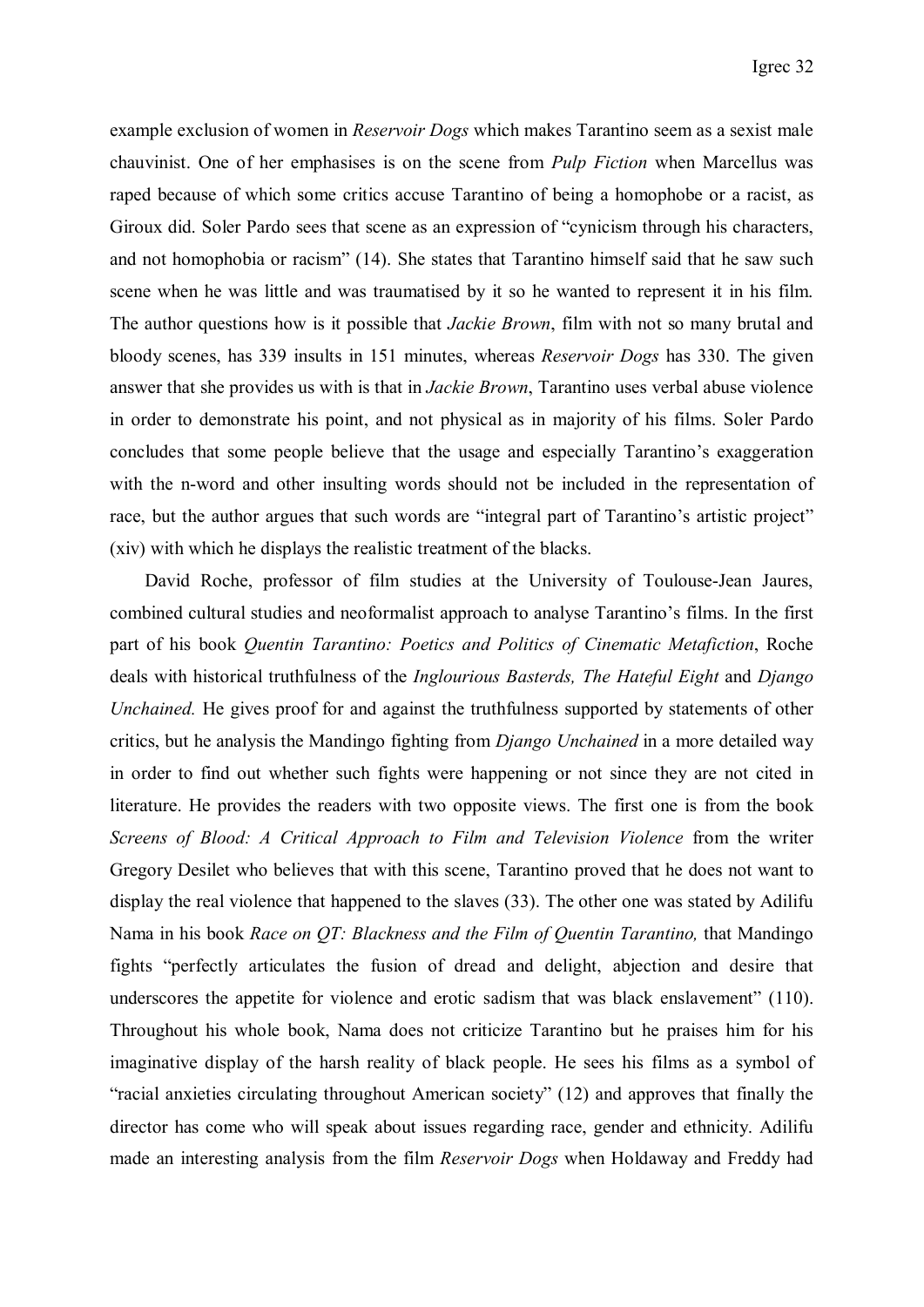secret meeting about taking down Cabot's organization. Holdaway came dressed in the t-shirt with the image of Che Guevara's face and wore a cap with five-pointed red star. For Adilifu, with this look Holdaway signifies "an urban guerrilla planning the overthrow of a corrupt and racist capitalist regime" (18) as he plans to destroy Cabot's organization.

All three of these authors share the same opinion about Tarantino as a director and the message that he is trying to convey. Each of them with their own words agree that in order to produce the film with strong message of the unjust behaviour toward the blacks, Tarantino had to exaggerate with vocabulary as well as with physical torture so that the audience would realize the way in which whites treated blacks. With sudden events, Tarantino succeeded in making the audience astonished as with so many bloody scenes that were so harsh that some viewers could not even watch them. Each and every Tarantino's film is an exaggeration of some matter, but with reason. In his sense, exaggeration means pain, brutality, injustice and neglect, all of which blacks have suffered in the history.

#### 7. Conclusion

This paper intended to represent Quentin Tarantino's display of race with analysis of his indirect messages achieved with such representations. It can be concluded from the analysis of his films that he succeeded in his goal to encourage people to start talking more about such issues since. He presented this message in his films, a message which is still present among people, especially in American society. Since Tarantino presents such delicate themes, he has faced many criticism and accusations that he is a racist. But in his many interviews he stated that he did not have an attention of offending anyone, but what he wanted to do is project real picture of blacks' struggle during the times of slavery. He succeeded in it with many dialogues, many usages of the n-word and more important with the selection of great actors. Because of such accusations, Samuel L. Jackson stated in one of his interviews that it is impossible for Tarantino to be racist because then he would not give "racist" characters to him. But such accusations do not bother Tarantino since he is confident in what he is doing and what he is displaying to a large group of people. He presents lives of black people in a way which approximately reflects how it was for them to be slaves, but also how it is for them even nowadays when we live in a so called modern world which is filled with racial comments and misconceptions. He presents their lives by combining old and new features in his films which contain a lot of violence, blood and torture – sometimes exaggerated – with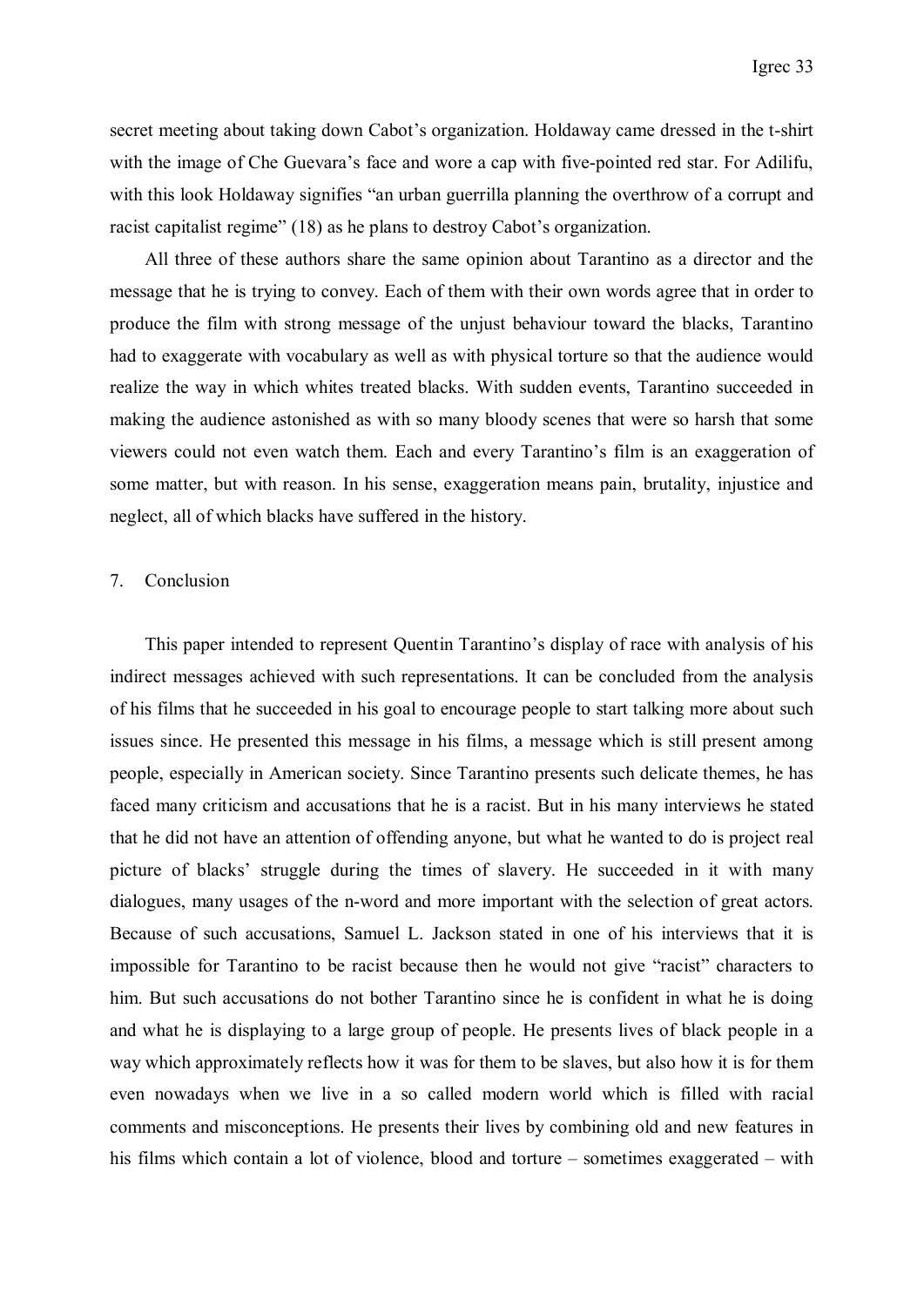the aim of not forgetting what happened to black people in the past and of not allowing for such thing to happen ever again in the future. He dismissed all stereotypical representations of blacks, such as Mammies, Bad Bucks, Jim Crow… and represented blacks in a way in which they were never displayed in the past.

This paper analysed four of Tarantino's films and showed how he incorporated many instances of expressed racism. First of all, he exaggerates in all of his films with the n-word. On many occasions, when such word or racist statements were made, many characters did not many any reaction to in. This proves that people still have prejudices towards black people and that stating such matters is a normal thing in today's world. There are many possible reasons for the exaggerated usage of the word "nigger". One would be that Tarantino is trying to show the audience that it is still used in contemporary society, and the other one was given by Samuel L. Jackson. He stated in one of his interviews regarding *Django Unchained*, that he does not understand the confusion around Tarantino's usage of such a word since blacks were called "niggers" in the past as well as sometimes today. Tarantino also exaggerates with whites' brutality towards the blacks, as for example the rape scene from *Pulp Fiction* or Mandingo fight from the *Django Unchained*. With these scenes, Tarantino is trying to represent the pain and suffer that blacks felt, especially in the times of slavery. But the theme that Tarantino almost always displays is the ability and intellect of black persons. In all of four films analysed above, a black person won the white person over using their brilliant mind which was so underrated in the history and it sometimes still is. He has found the best possible platform for representing such messages – the American popular culture.

Quentin Tarantino is a well-known figure of the  $21<sup>st</sup>$  century in the film industry. If critics are dealing with the representation of race in films, they are dealing with Tarantino. If they are analysing possible racism expressed in films, they are analysing Tarantino. If awards as Golden Globes, Emmy or BAFTA awards are given, they are given to Tarantino. These notions indicate that Tarantino is praised as well as criticized for the same film and for the same message. But if his films and characters are analysed in a more detailed way, one will realize that Tarantino does not have an intention of assaulting anyone, but has the agenda of awakening the society's consciousness about important taboo topics that are happening in the world which people are slowly starting to ignore.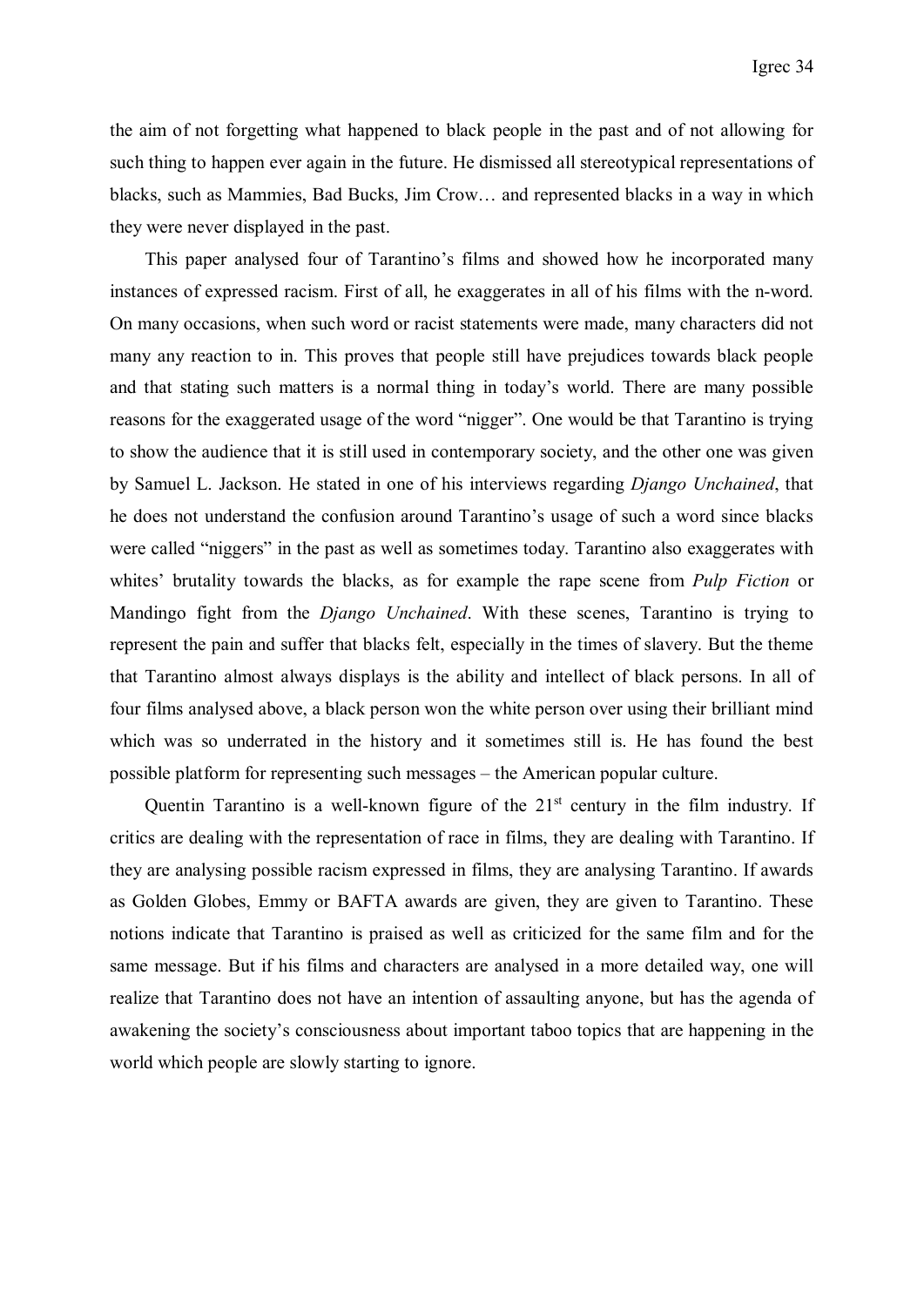#### Works cited

1. Adilifu, Nama. *Race on the QT: Blackness and the Films of Quentin Tarantino.* University of Texas Press, 2015.

2. Austin, Gerlyn E. "The Advent of the Negro Actor on the Legitimate Stage in America." *The Journal of Negro Education*, Vol. 35, No. 3, 1966, pp. 237-245.

https://www.jstor.org/stable/pdf/2293943.pdf?ab\_segments=0%2Fdefault-2%2Fcontrol&refreqid=search%3A6029cab59bd6794dd695e6a54cc49c5f. Accessed 11 August 2019.

3. Barthes, Roland. "Rhetoric of the image." *Image, Music, Text,* edited by Stephen Heath, Hill and Wang, 1977, pp. 151-163.

4. Bogle, Donald. *Toms, Coons, Mulattoes, Mammies & Bucks.* Viking Press, 1973.

5. Boskin, Joseph. *The Rise and Demise of an American Jester.* Oxford University Press, 1986.

6. Burney, Shehla. *PEDAGOGY of the Other: Edward Said, Postcolonial Theory, and Strategies for Critique.* Peter Lang AG, 2012.

7. Cambridge Dictionary https://dictionary.cambridge.org/dictionary/english/coon Accessed 11.08.2019.

8. Desilet, Gregory. *Screens of Blood: A Critical Approach to Film and Television Violence*. McFarland & Co, 2013.

9. *Django Unchained.* Directed by Quentin Tarantino, performances by Jamie Foxx, Samuel

L. Jackson, and Leonardo DiCaprio. Sony Pictures, 2012.

10. Dyer, Richard. *Gays and Film.* New York Zoetrope, 1984.

11. Engle, Gary D. *This Grotesque Essence: Plays from the American Minstrel Strage*. Louisiana State University Press, 1978.

12. Goings, Kenneth W. *Mammy and Uncle Mose: Black collectibles and American stereotyping.* Indiana University Press, 1994.

13. Green, David. "Classified Subjects: Photography and Anthropology – the technology of power." *Ten-8 Photographic Journal,* Vol. 14, 1984, pp. 30-37.

14. Hall, Stuart. *Representation: Cultural Representations and Signifying Practices*. SAGE / Open University, 1997.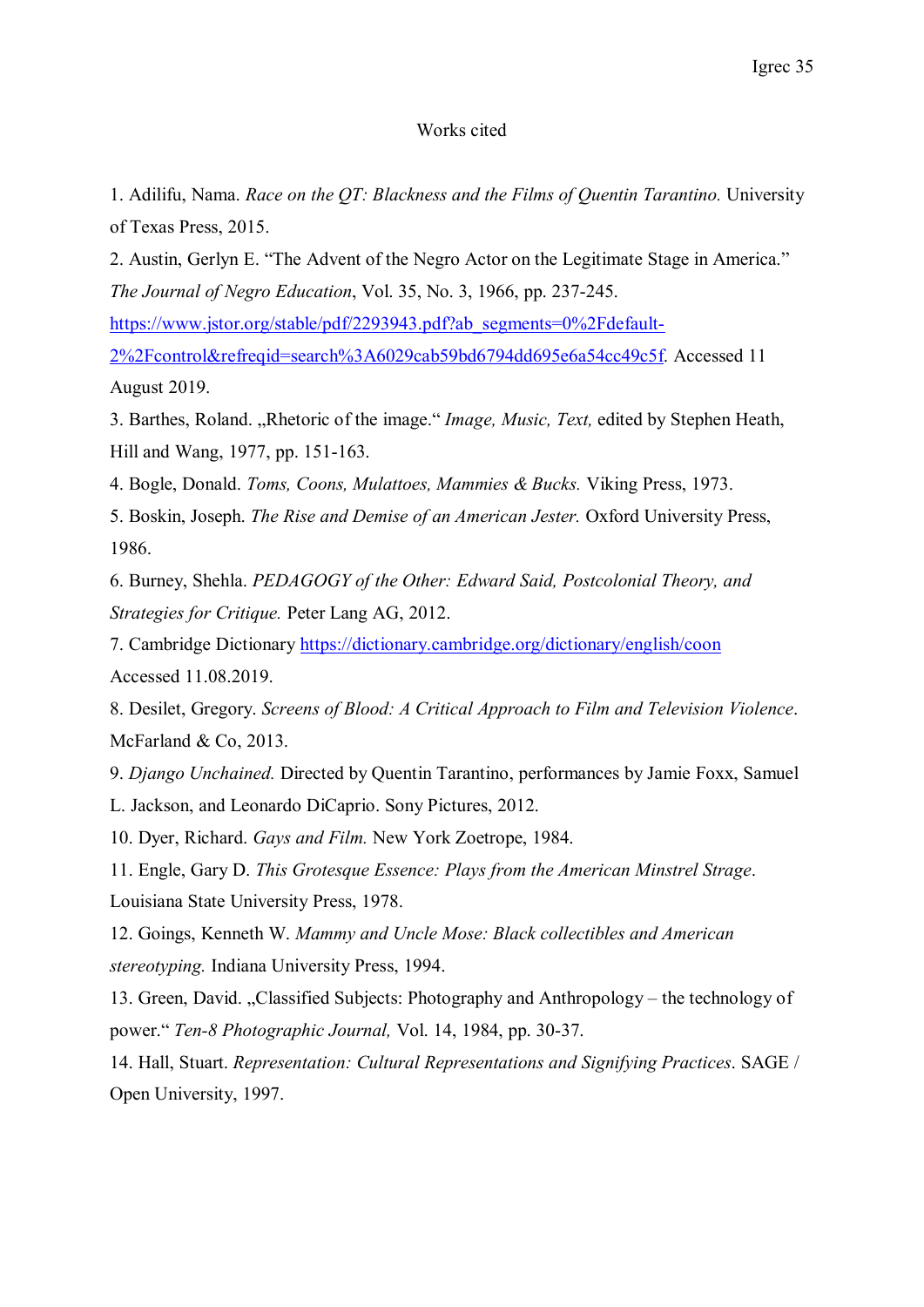15. Haughton, Aaron. ..The History of Blaxploitation Cinema." *Viddy Well.* 

https://www.viddy-well.com/articles/the-history-of-blaxploitation-cinema. Accessed 11 August 2019.

16. Hunt, Darnell, et al. *Hollywood Diversity Report 2018.* UCLA College, 2018.

17. *Jackie Brown.* Directed by Quentin Tarantino, performances by Pam Grier, Samuel L. Jackson, and Robert De Niro. Miramax Films, 1997.

18. McClintock, Anee. *Imperial Leather*. Routledge, 1995.

19. Puddifoot, Katherine. "Stereotyping: The Multifactorial View*.*" *Philosophical Topics,*  Vol. 45, No. 1, 2017, pp. 137-156.

https://www.jstor.org/stable/pdf/26529429.pdf?ab\_segments=0%2Fdefault-

2%2Fcontrol&refreqid=search%3A4022eb5350cc5ceddc581711ee5e13a7. Accessed 11 August 2019.

20. *Pulp Fiction.* Directed by Quentin Tarantino, performances by Samuel L. Jackson, John Travolta, and Uma Thurman. Miramax Films, 1994.

21. *Reservoir Dogs.* Directed by Quentin Tarantino, performances by Tim Roth, Harvey Keitel, and Michael Madsen. Miramax Films, 1992.

22. Roche, David. *Quentin Tarantino: Poetics and Politics of Cinematic Metafiction.*  University Press of Mississippi, 2018.

23. Soler Pardo, Betlem. *On the Translation of Swearing into Spanish: Quentin Tarantino from Reservoir Dogs to Inglourious Basterds*. Cambridge Scholars Publishing, 2015.

24. *The Famous People:* Quentin Tarantino

https://www.thefamouspeople.com/profiles/quentin-jerome-tarantino-2599.php Accessed 11 August 2019.

25. Zabel, Darcy. *Arabs in the Americas: Interdisciplinary Essays on the Arab Diaspora.*  Peter Lang Publishing, 2006.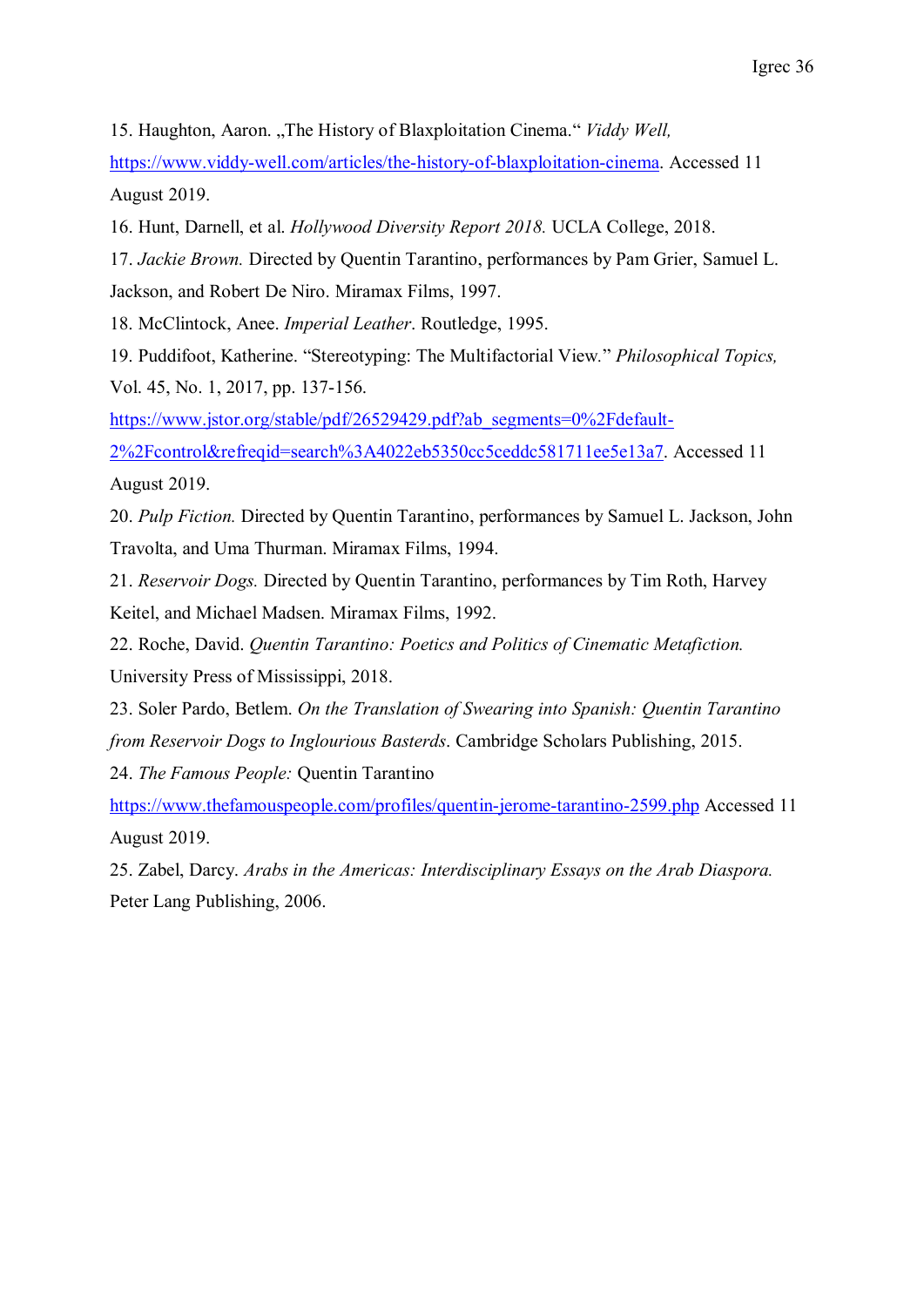#### 8. Representation of race in Quentin Tarantino's films: Summary and key words

Representations of race have been modified throughout the history as slavery was abolished and as many movements considering blacks' rights occurred. In the beginning, they were represented as submissive slaves who were thankful to have white masters to guide them. Later, their representation changed which produced many stereotypes. Blacks were mainly represented as unintelligent people whose only purpose was to guide white people or as persons engaged in some kind of criminal acts. The producer who changed such representation is Quentin Tarantino. He represents them as being intuitive and independent individuals capable of defeating white person. With such presentation, Tarantino is trying to send a message that blacks were unfairly underrated in the past and unfortunately still are sometimes. His goal is to change such belief in modern society. For some members of the society, Tarantino achieves it, but majority states that he represents racist matters. In this paper, the analysis of *Reservoir Dogs, Pulp Fiction, Jackie Brown* and *Django Unchained* was given proving that they have strong message that Tarantino is trying to deliver to the society. Analysis of other writers and critics are also given, as well as the examples and theories of how blacks were represented in the past and the reasons behind it.

Key words: representation of race, Quentin Tarantino, black actors, stereotypical representations, "the Other".

### 9. Representacija rase u Quentin Tarantinijovim filmovima: Sažetak i ključne riječi

Reprezentacija rase se mjenjala kroz povijest kako je ropstvo ukinuto i kako su se pojavili mnogi pokreti za prava crnaca. U početku, oni su bili reprezentirani kao podložni robovi koji su bili zahvalni na bijelom vlasniku koji ih je vodio kroz život. Kasnije, njihova reprezentacija se promijenila stvorivši mnoge stereotipe. Crnci su većinom bili prikazani kao neinteligentni ljudi sa jedinom svrhom vođenja bijelca ili kao osobe koje se bave kriminalom. Producent koji je promijenio takvu reprezentaciju je Quentin Tarantino. On ih reprezentira kao intuitivne i samostalne individualce koji su sposobni pokoriti bijelca. S takvom reprezentacijom, Tarantino pokušava poslati poruku kako su crnci bili nepravedno podcijenjeni u prošlosti i nažalost su ponekad i danas. Njegov cilj je promijeniti takvo vjerovanje u modernom društvu. Za neke članove društva Tarantino je uspio, ali većina njih smatra kako on prikazuje rastističke ideje. U ovom radu su analizirani filmovi *Reservoir*